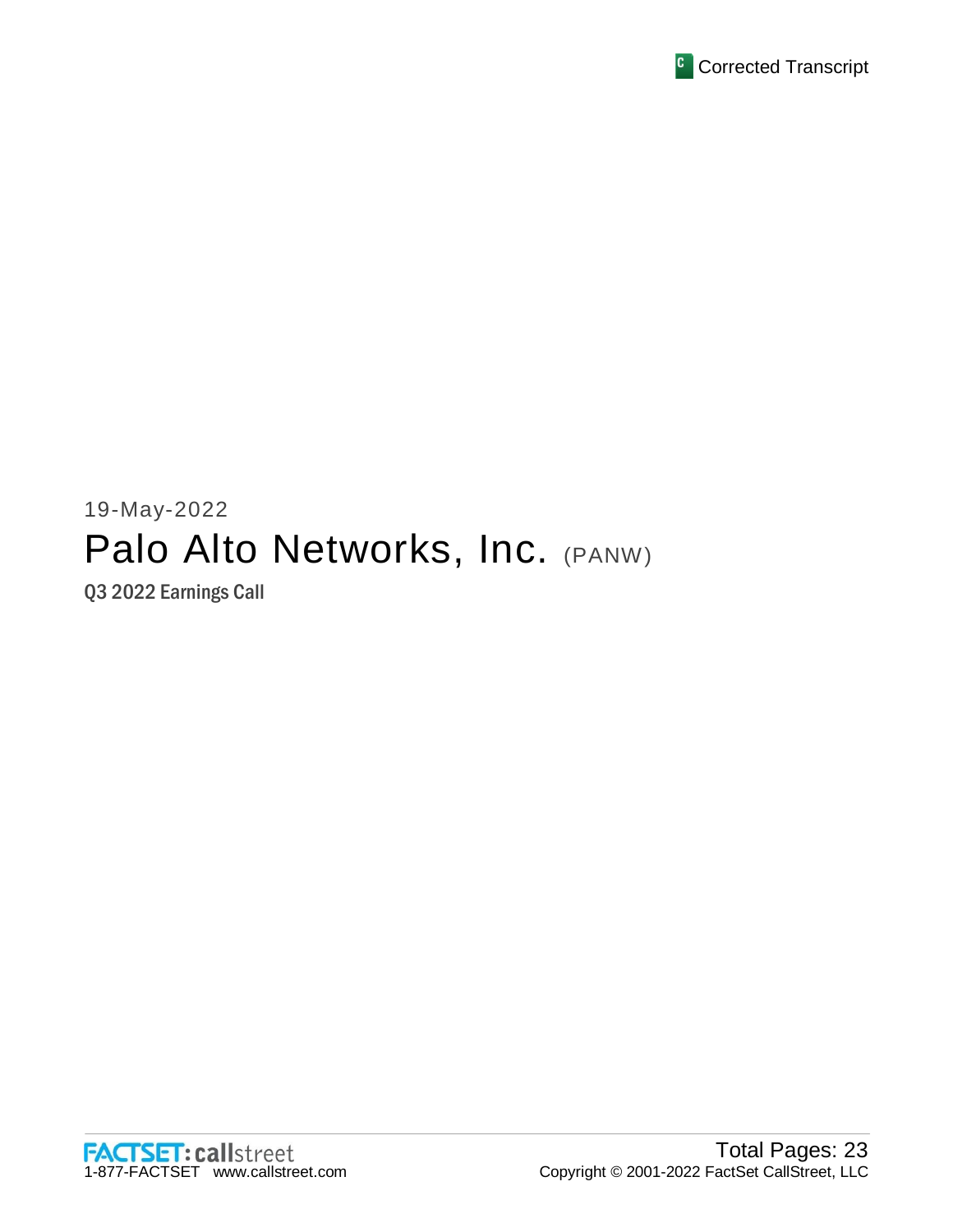# **CORPORATE PARTICIPANTS**

Clayton Bilby Head-Investor Relations, Palo Alto Networks, Inc.

Nikesh Arora Chairman & Chief Executive Officer, Palo Alto Networks, Inc. Dipak Golechha Chief Financial Officer, Palo Alto Networks, Inc.

Lee Klarich Chief Product Officer, Palo Alto Networks, Inc.

# **OTHER PARTICIPANTS**

Philip Winslow Analyst, Credit Suisse Securities (USA) LLC

Hamza Fodderwala Analyst, Morgan Stanley & Co. LLC

Fatima Boolani Analyst, Citigroup Global Markets, Inc.

Brian Essex Analyst, Goldman Sachs & Co. LLC

Gray Powell Analyst, BTIG LLC

Saket Kalia Analyst, Barclays Capital, Inc.

Michael Turits Analyst, KeyBanc Capital Markets, Inc.

Roger Boyd Analyst, UBS Securities LLC Andrew James Nowinski Analyst, Wells Fargo Securities LLC

Rob D. Owens Analyst, Piper Sandler & Co.

.....................................................................................................................................................................................................................................................................

Jonathan Ho Analyst, William Blair & Co. LLC

Matthew Hedberg Analyst, RBC Capital Markets LLC

Ben Bollin Analyst, Cleveland Research Co. LLC

Adam Tindle Analyst, Raymond James & Associates, Inc.

Brent Thill Analyst, Jefferies LLC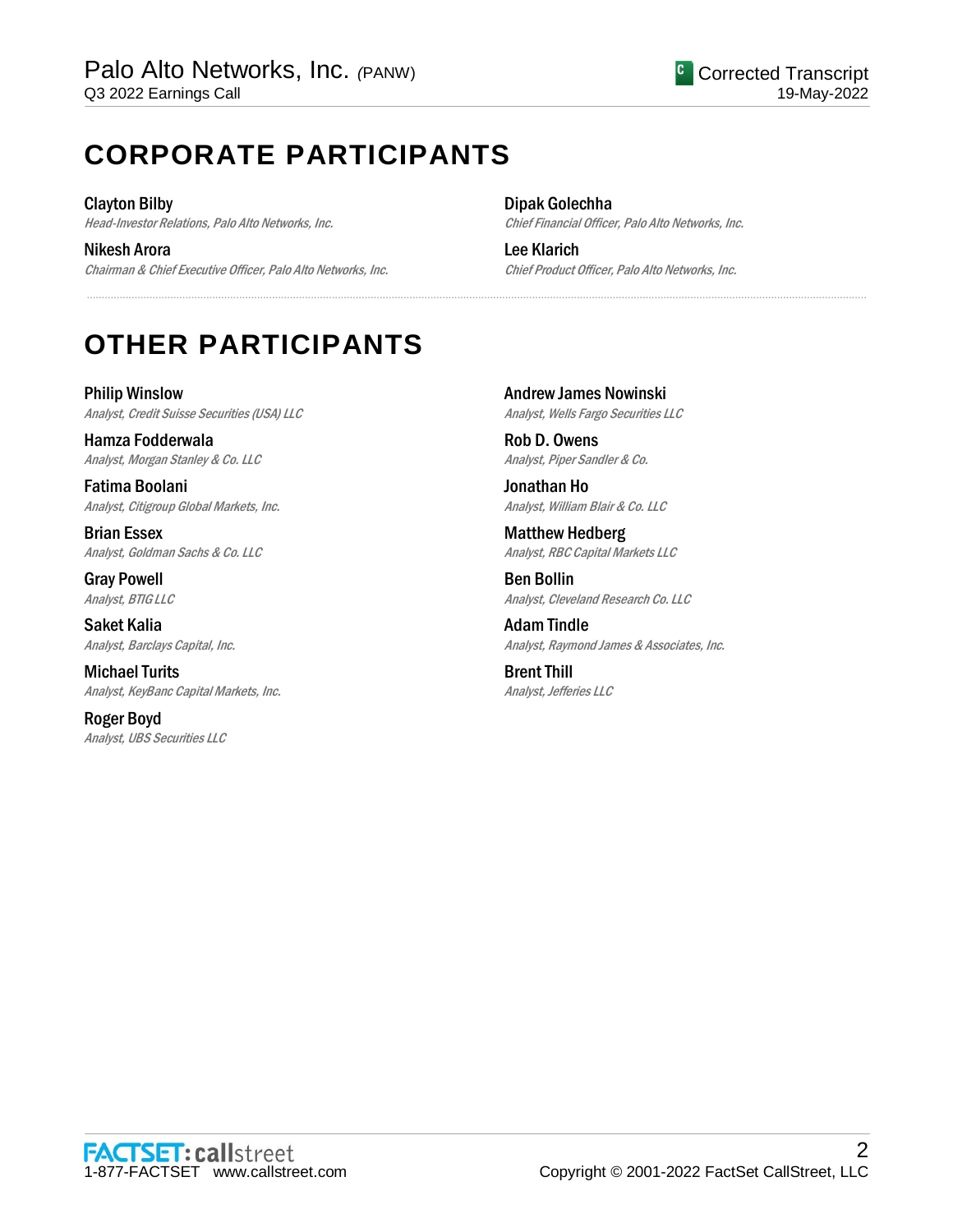# **MANAGEMENT DISCUSSION SECTION**

# Clayton Bilby

Head-Investor Relations, Palo Alto Networks, Inc.

Good day, everyone, and welcome to Palo Alto Networks Fiscal Third Quarter 2022 Earnings Conference Call. I am Clay Bilby, Head of Palo Alto Networks' Investor Relations. Please note that this call is being recorded today, Thursday, May 19, 2022, at 1:30 PM Pacific Time. With me on today's call are Nikesh Arora, our Chairman and Chief Executive Officer; and Dipak Golechha, our Chief Financial Officer. Our Chief Product Officer, Lee Klarich, will join us in the Q&A session following the prepared remarks. You can find the press release and information to supplement today's discussion on our website at investors.paloaltonetworks.com. While there, please click on the link for Events & Presentations, where you'll find the investor presentation and supplemental information.

In the course of today's conference call, we will make forward-looking statements and projections that involve risk and uncertainty that could cause actual results to differ materially from the forward-looking statements made in this presentation. These forward-looking statements are based on our current beliefs and information available to management as of today. Risks, uncertainties and other factors that could cause actual results to differ are identified in the Safe Harbor statements provided in our earnings release and presentation and in our SEC filings. Palo Alto Networks assumes no obligation to update the information provided as part of today's presentation.

We will also discuss non-GAAP financial measures. These non-GAAP financial measures are not prepared in accordance with GAAP and should not be considered as a substitute for or superior to measures of financial performance prepared in accordance with GAAP. We have included tables which provide reconciliations between the non-GAAP and GAAP financial measures in the appendix to the presentation and in our earnings release which we have filed with the SEC and can also be found in the Investors section of our website. Please note that all comparisons are on a year-over-year basis, unless specifically noted otherwise. We would also like to note management is scheduled to participate in the upcoming JPMorgan, Jefferies and Bank of America investor conferences in the next several weeks.

I will now turn the call over to Nikesh.

# Nikesh Arora

Chairman & Chief Executive Officer, Palo Alto Networks, Inc.

Thank you, Clay. Good afternoon, everyone, and thank you for joining us today for our earnings call. In this time of increased macroeconomic volatility and geopolitical uncertainty, we saw a combination of strong cybersecurity market demand and our team's execution in line with our strategy drive our Q3 financial results. We reported strong top line metrics with both billings and RPO growing 40% year-over-year. This is the highest billings growth we have reported looking back over the past four years and was driven both by strong demand for our Next-Generation Security offerings and strong customer commitments to our network security business.

.....................................................................................................................................................................................................................................................................

In network security, we saw product again grow over 20% as we continue the transition to software. Customers continue to consolidate their network security to Palo Alto Networks as a result of the significant expansion in our subscription capabilities over the last several years. Our Next-Generation Security ARR ended Q3 at \$1.61 billion, up 65% year-over-year. Our top line performance translated into non-GAAP operating income that grew ahead of revenue [ph] and enabled (00:03:24) strong cash flow conversion. We're pleased that we were able to achieve these bottom line results despite challenges in the supply chain.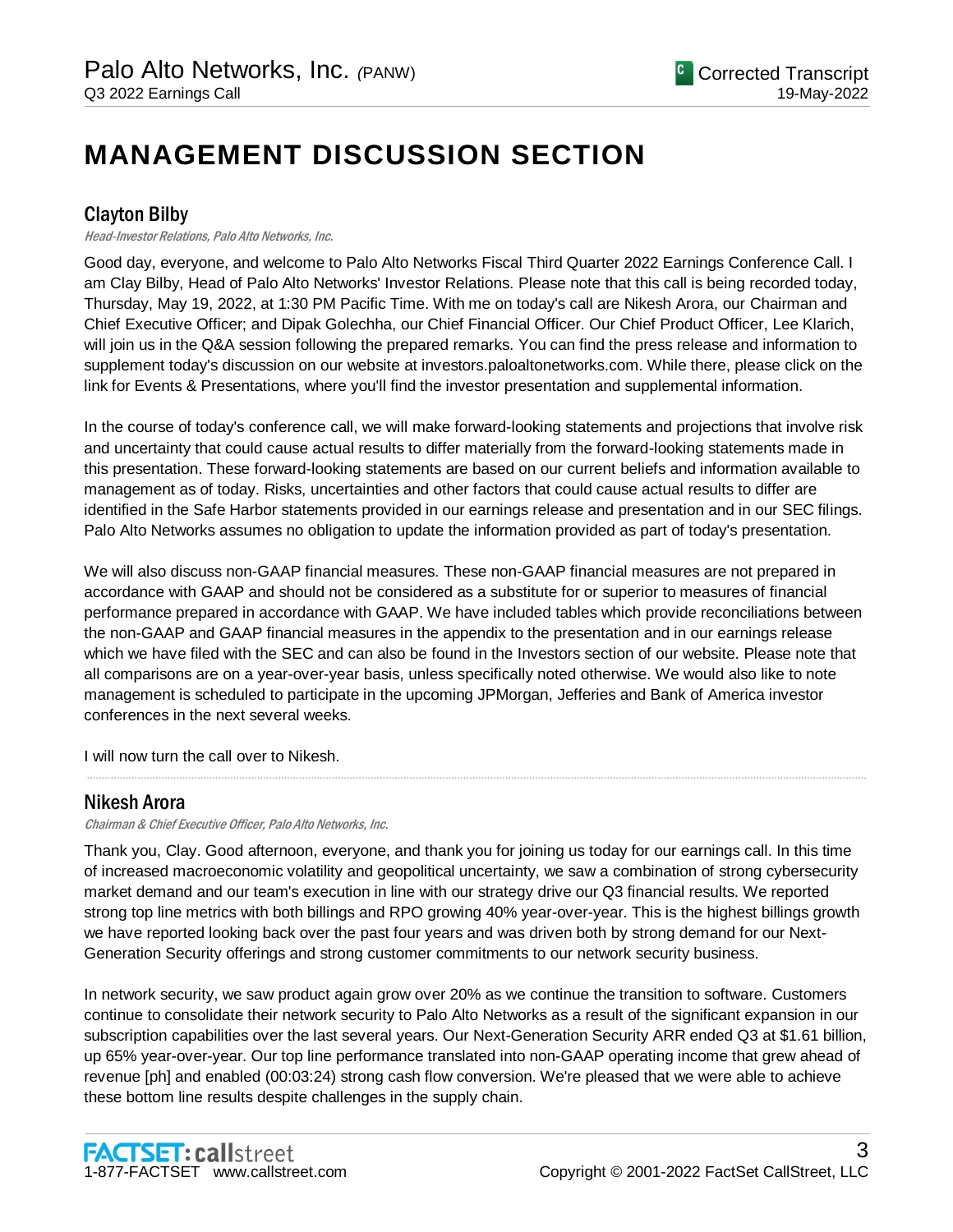Speaking of the global backdrop, whether it is supply chain, geopolitical conflict or rising interest rates and inflation, this environment is creating challenges for our customers and testing our execution. I'm pleased our teams have risen to the occasion and shown strong execution across sales, operations and all areas that support the business. The trend that started with the pandemic and the widespread cyberattacks, the trend of network transformation, cloud transformation and [ph] fortifying one's (00:03:59) infrastructure continue to be strong.

Coupled with consolidation in cybersecurity, we expect this to continue to drive strength and growth both for the industry and us in particular given our unique three-platform approach. Of course, the events of Ukraine are on everyone's mind. We stand with the people of Ukraine against Russian aggression and have been working to provide direct cybersecurity support the Ukrainian organizations. This geography has not been significant for us in terms of revenue or our overall growth expectations. For this quarter and our most recent quarters, our combined Russia and Ukraine revenue was well below 1%. We've halted new sales in Russia and we're also complying with all government sanctions.

Since December, we have deployed protection for over 3,400 new indicators of attack that defend organizations from disruptive and destructive Russian cyberattacks. As you might expect, we're seeing heightened interest from commercial and government customers in Europe around mitigating this nation-state activity. This everchallenging threat landscape is driving broader and more strategic customer conversations. We continue to see our customers look for an elevated level of partnership, and this is expanding our market opportunity.

We continue to see success in consolidating share within the enterprise market, and this has become a core tenet of our growth strategy. We see evidence of this in our multi-platform sales with 48% of our Global 2000 customers having transacted now with us on all three of our major platforms of Strata, Prisma and Cortex. The number of million-dollar deal transactions we signed was up 65% in Q3 and the average size of our million-dollar deals increased in the quarter. We also saw the number of \$5 million deals increase by 73% year-over-year. Large deals are an important selling motion for us as we further penetrate Global 2000 customers with our second and third platforms.

Innovation is the engine that underpins our growth in the market, which Gartner estimates will total over \$250 billion in end-user spending by 2026. With a trend towards vendor consolidation in the market, customers appreciate our best-of-breed capabilities within each of our three platforms. This quarter, we added four additional categories to the recognition we received for our best-of-breed capabilities. Remember, they're all integrated into our three platforms. So, the customers get the benefit of our platforms, as well as the individual best-of-breed capabilities which compete effectively against independent vendors in our industry.

Forrester recognized our position in cloud workload security with a Leader designation in the inaugural Wave in this market, the only company to have that recognition. Early recognition of the importance of attack surface management, which we entered through the acquisition of Expanse in 2020, was validated as we were recognized as an Outperforming Leader by GigaOm. We received Strong Performer designations from Forrester in two categories, incident response and EDR.

I'll next provide you an update on our platforms and what progress we made in the last quarter, starting with Prisma Cloud. We continue to see strong momentum driven by both new customers, and notable for this quarter, large upsell and expansion commitments, which drove 25 deals north of \$1 million. This growth in customers and existing customer expansion is evidenced in our credit consumption, which grew 50% year-over-year in Q3.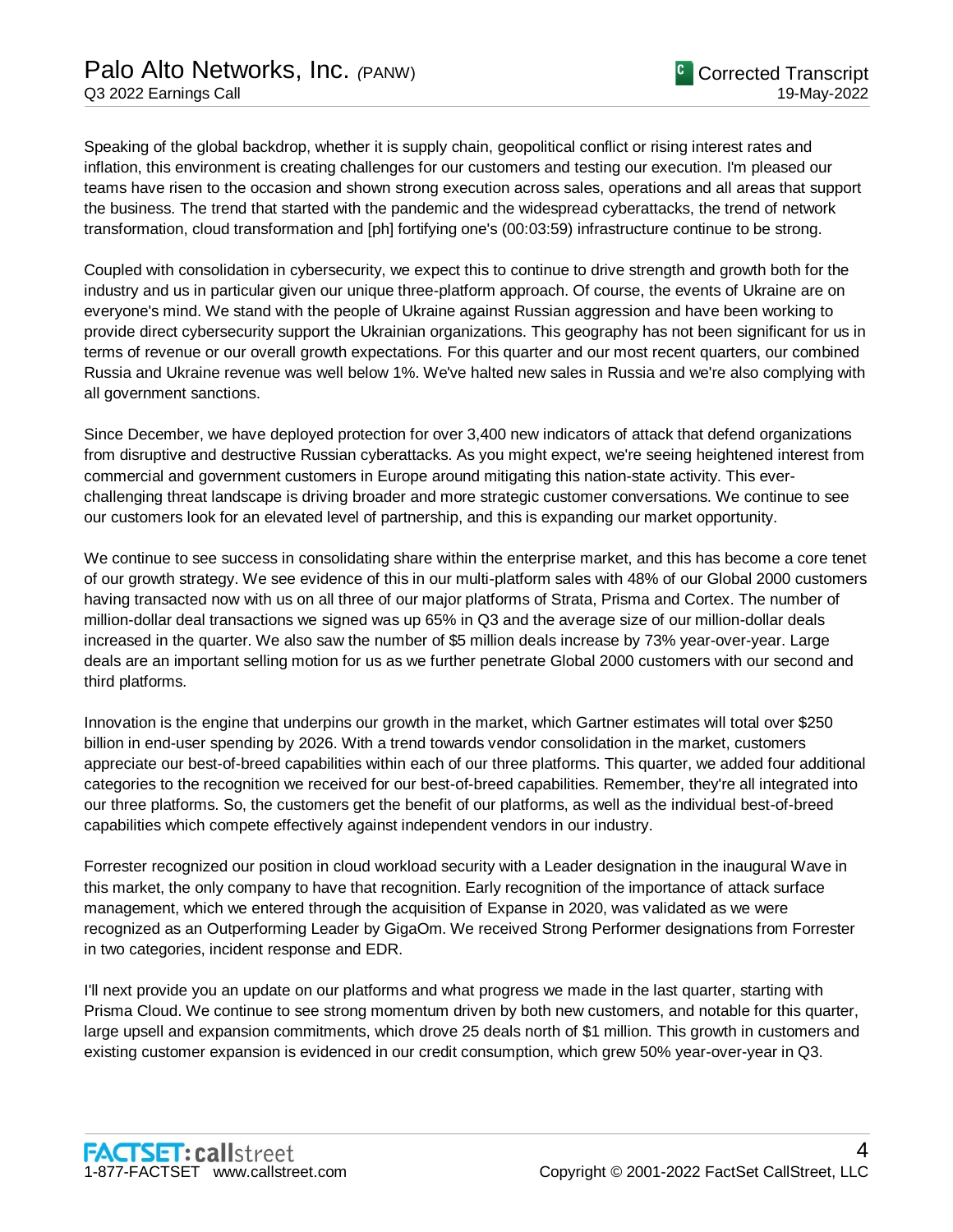# Palo Alto Networks, Inc. *(*PANW)

We continue to drive cloud security leadership across the industry. And as I've said before, all Prisma Cloud customers are inherently customers of hyperscalers. Yet, they choose us. Customers are looking for a scaled, integrated cloud security platform that Prisma Cloud provides, enabling us to deliver high double-digit growth. Our customers are increasingly recognizing that operating securely in the cloud means ensuring the software that is written for the cloud is secure. This starts with the developer. Our early observation of this trend led us to acquire Bridgecrew in early 2021.

We have been focused on building out a portfolio of offerings targeted at developers. This is our fifth pillar of Prisma Cloud. Cloud Code leverages all the existing capabilities of Prisma Cloud, including its approach to credit consumption, deployment and reporting. One quarter from release, we've seen success in six-figure commitments to Prisma Cloud driven by Cloud Code, and also this is amongst the fastest modules adopted in Prisma Cloud in terms of credit consumption. Critical to our developer strategy, we continue to see strong downloads of our Checkov open source offering, which reached over 7 million in Q3.

Moving on to Cortex, we're helping customers reimagine how they operate their security operation centers with automation and AI/ML at the core. Cortex customers grew over 60% in Q3, supported by multi-product Cortex transactions in EMEA and the Americas. We achieved an important milestone in Q3 with approximately \$500 million in Cortex ARR. In Q3, we saw strength in each of our established Cortex product areas with a record number of transactions for XDR and Xpanse and nearly that level of business with XSOAR.

XDR continues to shine with industry awards and benchmarks. This quarter, XDR was recognized for 100% threat prevention and detection in the recent MITRE Evaluation. Forrester also recognized the significant progress we have made with XDR in our series of releases over the last nine months, recognizing XDR as a Strong Performer in its EDR Wave. Our Xpanse performance with transactions up well over 100% in the last 12 months shows that attack surface management is now seeing an inflection in mainstream demand.

After our recent limited release of XSIAM, we are making progress in our goal to initiate co-designed work with 10 partners and expect to be on track at the end of this quarter with our plans. XSIAM will ultimately enable us to achieve our Cortex vision around SOC automation, delivering what we expect to be a very unique value to our customers and disrupting the multibillion-dollar SIEM category by offering a modern alternative that leverages AI and ML.

Moving on to SASE, last week, we made a call to the industry to adopt ZTNA 2.0, which ushers in a new era of hybrid workforce security based on key zero trust principles like least privilege access, continuous trust verification and continuous security inspection across all apps. Our mantra for Prisma Access is to provide zero trust with zero exceptions. The pandemic has accelerated the adoption of SASE.

In addition to significant traction from our installed base, we continue to see strong momentum from net new customers for whom Prisma SASE is their first significant purchase from us. These customers then become opportunities for incremental engagements across our other platforms. SASE saw particular success with large transactions in Europe, as we signed 11 large transactions in EMEA, further endorsing the global nature of SASE demand. SASE is in the early innings and we're making significant investments to ensure we continue our momentum in this category.

Moving on to Strata, our hardware and subscription services platform. For the third consecutive quarter, we delivered north of 20% product revenue growth. We saw strength across our portfolio of both hardware appliances and software form factors. As you're all aware, the industry is dealing with unprecedented supply chain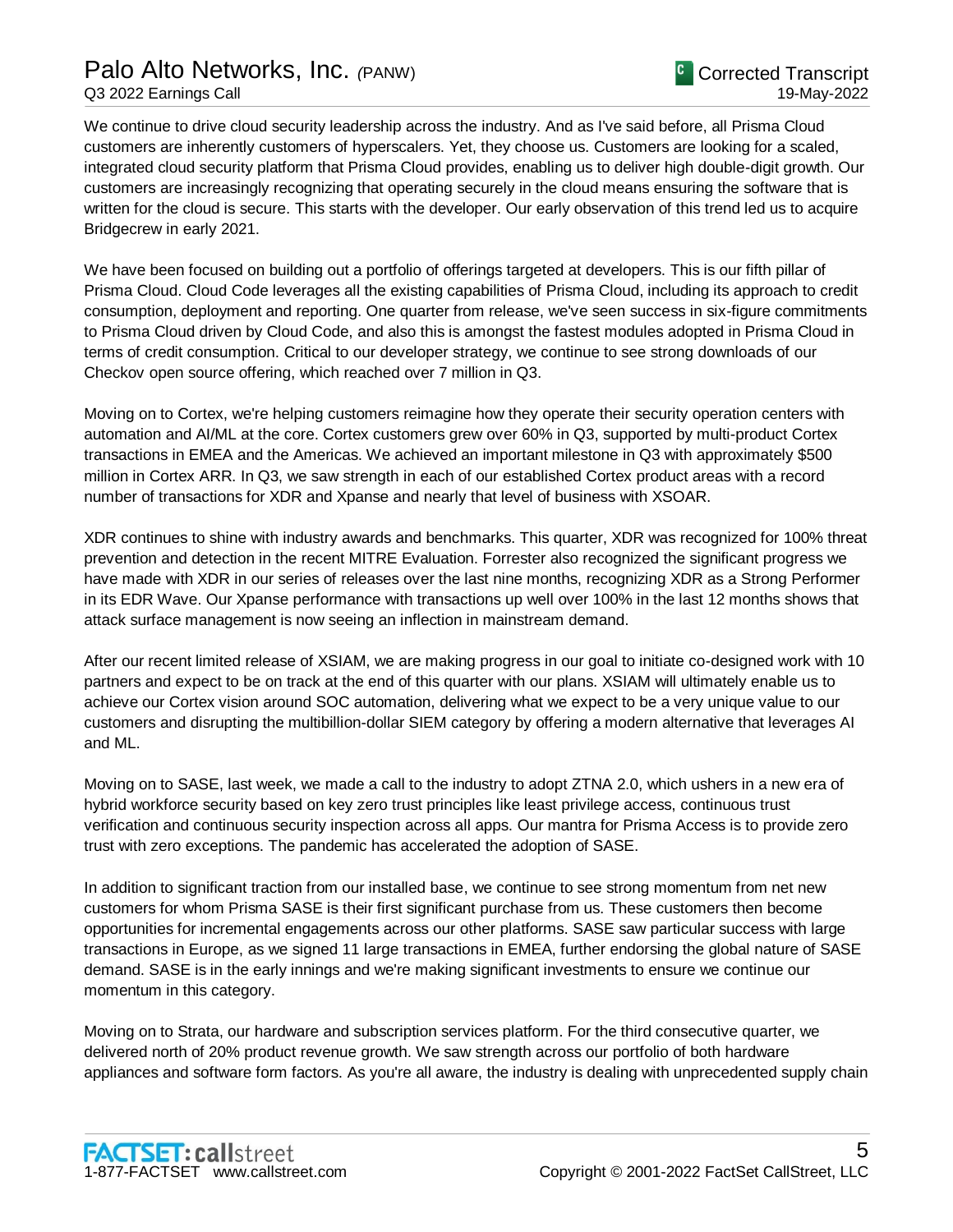issues, which are likely to persist for yet another year. Our team is adeptly managing these with our partners, allowing us to maintain better lead times than some in the industry.

We have seen instances where we are advantaged in having supply where competitors cannot timely deliver, and we believe this has helped contribute to market share gains. We saw our momentum validated by third-party recognition of market share gains in both hardware and VM form factors. In hardware, Omdia recognized Palo Alto Networks as being number one in market share for the appliance market with over 27% share, up more than 5 points year-over-year. In the VM market, according to Dell'Oro, we added 6 points of market share year-overyear and command nearly 34% of the market.

We continue to execute on our Generation 3 to Generation 4 transition. We have now released nearly all Gen-4 appliance models. Although customers are very early in their evaluation and adoption of Gen-4, we expect this Gen-4 adoption will help drive our appliance growth rates ahead of the market growth rate. We're seeing strong uptake of Advanced URL subscriptions and strong early demand for our new Advanced Threat Prevention subscription. We released next-generation CASB last quarter and saw a solid Q3 performance here.

Lastly, we announced our second partnership with a hyperscaler to embed our network security into the fabric of their cloud. This is differentiated innovation that leverages our engineering scale, our market leadership position and relationships with the hyperscalers. Cloud Next-Generation Firewall on AWS brings a combination of Palo Alto Networks' industry-leading network security in a cloud-native form factor and marries it with the ease-of-use of Amazon Web Services. This relationship with AWS follows the launch of Cloud IDS on Google Cloud platform last July. We expect Cloud Next-Generation Firewall will drive further growth of our Firewall as a Platform and specifically our software form factor.

It also gives customers another reason to standardize on our network security platform. Innovations like Cloud Next-Generation Firewall on AWS, Cloud IDS on Google Cloud and our licensing of security subscriptions to SaaS providers to protect their cloud applications are differentiators for us versus competitors that are primarily focused on the appliance form factor. Bringing it all together, we were very pleased with our Q3 results, where we saw exceptional top line growth. At the same time, even while growing faster, we are prioritizing investments and delivering on the profitability targets we committed during our September 2021 Analyst Day. We believe this is an important discipline and we intend to maintain this focus on profitability targets while maximizing growth.

We continue to see broadening demand for cybersecurity, which is enabling us to grow and invest from a position of strength. As we focus on our mission to be our customers' cybersecurity partner of choice for today and tomorrow, we also aspire to deliver to our shareholders outstanding returns as a proxy for growth of the cybersecurity opportunity as well as world-class execution. We're very pleased with the first three quarters we have delivered so far in fiscal year 2022. We look forward to updating you in three months on our plans to continue accelerated growth, balanced profitability and look at how we intend to target GAAP profitability in the near future.

With that, I will pass the call over to Dipak to talk about our results in more detail.

# Dipak Golechha

Chief Financial Officer, Palo Alto Networks, Inc.

Thank you, Nikesh, and good afternoon, everyone. Our strong results continue to be driven by solid demand across the breadth of our offerings with results again ahead of our guidance across all metrics. In the midst of top line strength, we balanced profitability well. With the strength of this momentum and our favorable outlook, we are

.....................................................................................................................................................................................................................................................................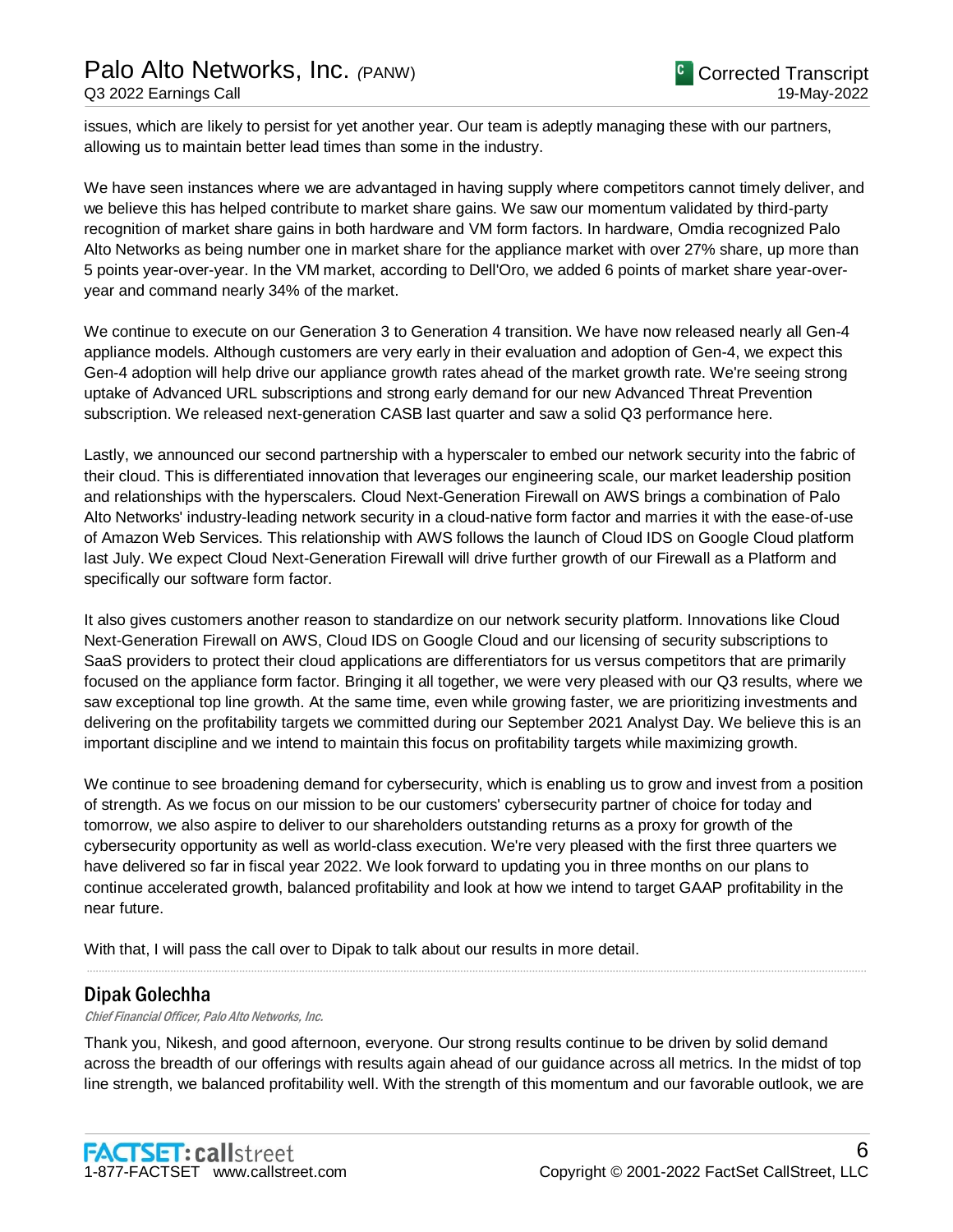again raising our full-year guidance. For Q3, revenue of \$1.39 billion grew 29% and was above the high-end of our guidance range. Product grew 22% and total services grew by 32%.

By geography, growth was balanced across all theaters, with the Americas growing 30%, EMEA up 28% and JAPAC growing by 29%. NGS ARR grew 65% to \$1.61 billion, supported by balanced strength across this portfolio. As noted in our Q2 earnings, going forward, we're focused on NGS ARR as one of our core metrics, as we believe it's indicative of the return we're seeing on our growth investments and also helps investors track the growing mix of this business within our revenue.

We saw strong double-digit growth across all of our major NGS offerings with Prisma Cloud, Prisma SASE and Cortex, as well as growing contributions from recently introduced NGS offerings. We are pleased with this diversified portfolio-driven growth. Overall, this performance as well as the continued maturity of our go-to-market organization in selling our NGS capabilities gives us confidence to raise our annual guidance for NGS ARR again in Q3.

In the third quarter of 2022, we delivered total billings of \$1.8 billion, up 40% and also above the high-end of our guidance range. Total deferred revenue in Q3 was \$5.9 billion, an increase of 34%. Remaining performance obligation or RPO was \$6.9 billion, increasing 40%, with current RPO representing a similar percentage of the total as in recent quarters. Our teams executed very well again in Q3, and you see the result of the strength in these top line metrics which lead revenue. There were a few factors to call out that drove the strength that we saw this quarter. In addition to the significant strength in our NGS business, we saw strength in our attached subscriptions.

We've seen customers use their budget to make incremental commitments to our attached subscriptions as they anticipate firewall upgrades and overall network security capacity increases. As well, they're seeing the value in newer subscriptions we have brought to the market over the last 12 to 18 months. This gives us further conviction around sustained demand for appliances, as well as our software-based FWaaP form factors, as customers look to benefit from our consistent architecture, including these subscription capabilities.

Product revenue again was strong, growing 22% in Q3 with demand exceeding our ability to ship due to supply chain challenges. We estimate customers refresh their products every four to seven years, with many now evaluating our Gen-4 hardware. We're in the early days of this refresh cycle with only a small proportion having updated their products. As I noted earlier, we're seeing signs of customers making commitments to our hardware platform both based on strong subscription demand and also the beginning of our installed base refresh activity.

Our Firewall as a Platform billings grew 25% on top of the accelerated Q3 growth in the year-ago period. We continue to see this performance well-balanced across our FWaaP form factors. Within our FWaaP offerings, the strength of our product business held our Q3 software mix at approximately 39%, in line with Q2 and the year-ago quarter.

Turning to the details of our results, product revenue was \$352 million, growing 22%; subscription revenue was \$640 million, increasing by 35%; support revenue of \$395 million increased 27%. In total, subscription and support revenue of \$1.04 billion increased 32% and accounted for 75% of total revenue. Non-GAAP gross margin of 72.9% was down 170 basis points. The driver continues to be supply chain-related costs as we incurred additional expense for components and shipping.

Despite the pressure on our gross margins, non-GAAP operating margin of 18.2% was up 120 basis points yearover-year. We were able to offset higher supply chain costs with lower operating expenses, as we drove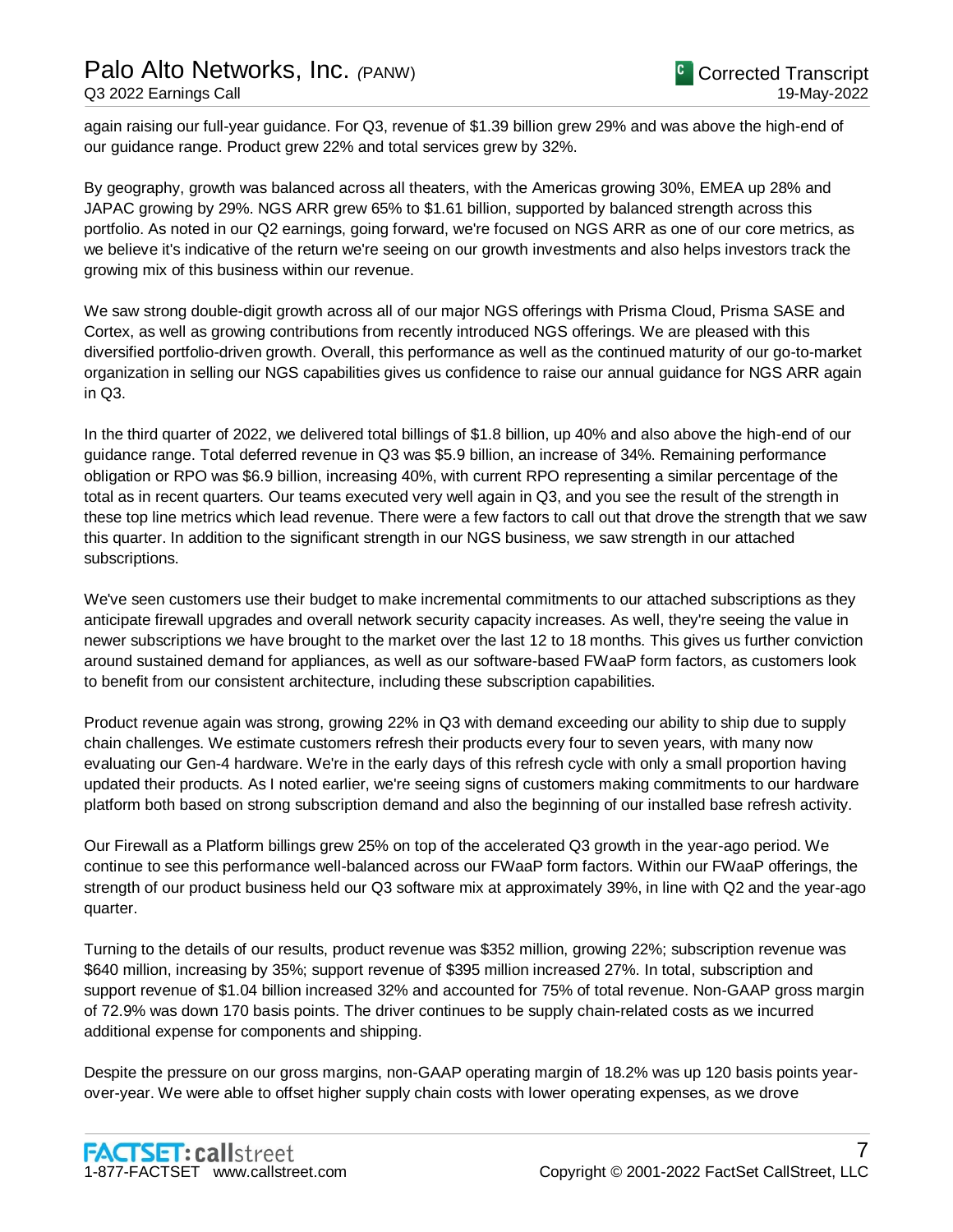efficiencies across the business. Non-GAAP net income for the third quarter grew 38% to \$193 million or \$1.79 per diluted share. Our non-GAAP effective tax rate was 22%. GAAP net losses were \$73 million or \$0.74 per basic and diluted share.

Turning now to the balance sheet and cash flow statement, we finished April with cash, equivalents and investments of \$4.6 billion. Product and associated subscription shipments shifted [ph] toward three (00:19:52), resulting in days sales outstanding of 71 days. Cash flow from operations was \$390 million. We generated adjusted free cash flow of \$351 million, a margin of 25.3%.

With regard to capital allocation priorities, we did not repurchase stock during Q3. However, we do expect share repurchase to be a major use of cash flow as previously stated. We currently have approximately \$450 million remaining on our authorization for future share repurchases. This current authorization expires on December 31, 2022. On the M&A front, we did not close any acquisitions in Q3.

Managing stock-based compensation remains a management focus. This quarter, we reduced SBC as a percentage of revenue by approximately 4 points year-over-year and 2 points quarter-over-quarter. We will continue to apply discipline to this process while balancing reductions against the market dynamics for cybersecurity talent. Key to our ongoing success is maintaining balanced top and bottom line growth while continuing to acquire and retain top talent.

Lastly, moving to guidance and modeling points, as Nikesh highlighted, we continue to see very balanced demand from customers across our portfolio. This includes demand for our appliance form factors that outstrips our ability to fulfill in the near-term, as well as strength in our Next-Generation Security portfolio. Our Q4 guidance takes into account the strong demand picture, the best information we have today on supply chain and other factors. Recall that a year ago in the second half of fiscal year 2022 (sic) [2021] (00:21:32), we were hiring aggressively. As we move beyond that comparison, investors should be considering the comments we provided around medium-term margin expansion goals.

Turning to our guidance for the fourth quarter of 2022, we expect billings to be in the range of \$2.32 billion to \$2.35 billion, an increase of 24% to 26%. We expect revenue to be in the range of \$1.53 billion to \$1.55 billion, an increase of 25% to 27%. We expect non-GAAP EPS to be in the range of \$2.26 to \$2.29 based on a weighted average diluted count of approximately 106 million to 108 million shares.

For fiscal year 2022, we expect billings to be in the range of \$7.106 billion to \$7.136 billion, an increase of 30% to 31%. We expect revenue to be in the range of \$5.48 billion to \$5.50 billion, an increase of approximately 29%.

We expect Next-Generation Security ARR to be \$1.775 billion to \$1.825 billion, an increase of 50% to 55% versus a very strong performance in the fourth quarter of fiscal year 2021. We expect strength in product revenue to continue in Q4 with full-year growth of 20%. We expect non-GAAP operating margin to be 18.5% to 19%. We expect non-GAAP EPS to be in the range of \$7.43 to \$7.46 based on weighted average diluted count of approximately 106 million to 107 million shares. We continue to expect an adjusted free cash flow margin for the year of 32% to 33%.

Achieving the Rule of 60 was an aspiration we called out in our September 21st (sic) [2021] (00:23:20) Analyst Day. The rule combines revenue growth and adjusted free cash flow margin. Based on our Q4 guidance, we're pleased to project that the combination will exceed 60% in fiscal year 2022, which is ahead of our prior stated plan. We've seen strong growth in fiscal year 2022. On a revenue basis, our guidance for the year is 3.6% higher at the midpoint than where we started and 7.5% higher at the midpoint for NGS ARR.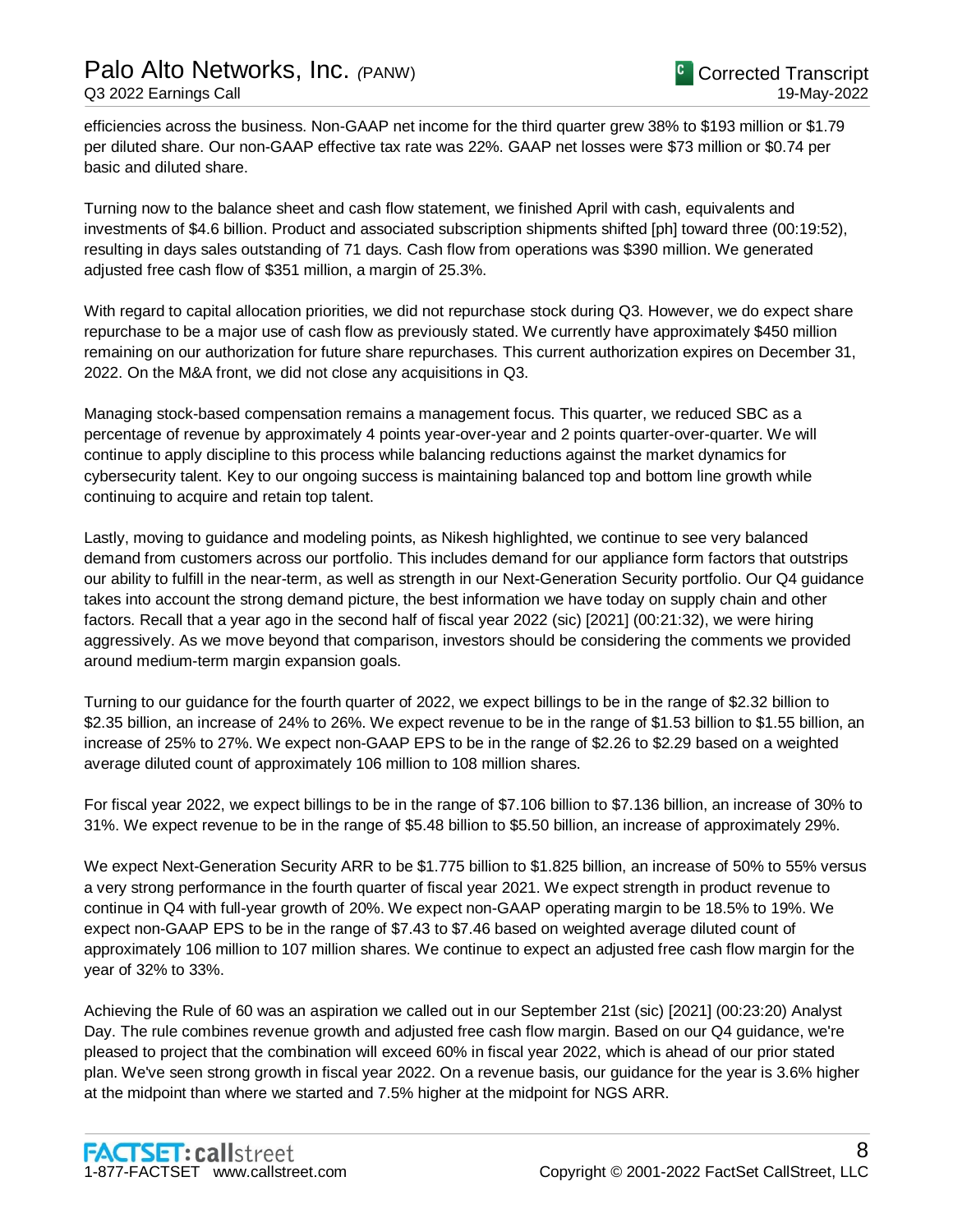Along with this top line, we've absorbed incremental supply chain costs and are happy to be able to continue to project the same operating profitability range as at the beginning of the year. Additionally, please consider the following additional modeling points. We expect non-GAAP tax rate to remain at 22% for Q4 and fiscal year 2022, subject to the outcome of future tax legislation. For Q4 2022, we expect net interest and other expenses of \$1 million to \$2 million. We expect capital expenditures in Q4 of \$36 million to \$41 million, and we expect capital expenditures for the full fiscal year of \$190 million to \$195 million, which includes \$39 million outlaid in Q2 2022 related to our Santa Clara headquarters.

Stepping back, we're focused on balancing our drivers of total shareholder return, recognizing not only the importance of top line growth as we focus on executing strong market demand, but also profitability, cash conversion and our capital structure. Balancing profitability is a commitment we made at our Analyst Day, and we've been able to deliver on this in fiscal year 2022 despite increased costs related to our supply chain.

We will continue to make progress on our commitment of 50 to 100 basis points operating margin expansion and 100 to 150 basis points of adjusted cash flow margin expansion beyond fiscal year 2022 through 2024 whilst balancing top line growth opportunity. We're on track to achieving our fiscal year 2024 targets we outlined in our September 2021 Analyst Day, including \$10 billion in billings and \$8 billion in revenue. We believe we can continue to deliver shareholders outstanding returns as a proxy for the growth of the cybersecurity opportunity as well as world-class execution.

.....................................................................................................................................................................................................................................................................

With that, I will turn the call back over to Clay for the Q&A portion of the call.

# **QUESTION AND ANSWER SECTION**

## Clayton Bilby

**Clayton Bilby**<br>Head-Investor Relations, Palo Alto Networks, Inc.  $\mathcal{A}$ 

Great. Thank you, Dipak. To allow for broad participation, I would ask that each person ask only one question. The first question will be from Phil Winslow of Credit Suisse, with Hamza Fodderwala to follow. Phil, you may ask your question.

.....................................................................................................................................................................................................................................................................

## Philip Winslow

**Philip Winslow**<br>Analyst, Credit Suisse Securities (USA) LLC

Great. Thanks, guys, for taking my question and congrats on just another great quarter of execution. Now, in a quarter where a lot of numbers really jumped out, the one – 73% growth in \$5 million-plus deals and the fact that nearly half the Global 2000 have purchased all three platforms from you all really jumped out to us. Now, if you put these numbers in the context of the upside of the Strata product revenues as well as the strong Prisma SASE customer count, Nikesh, what are customers telling you about why they're selecting Palo Alto Networks sort of just at an accelerating rate versus the traditional on-prem firewall vendors or they call it the cloud-native zero trust competitors? Is it just increasingly understanding the value of the hybrid nature of the portfolio, the value of all three together, et cetera? And how are you just seeing these competitive dynamics playing out?

.....................................................................................................................................................................................................................................................................

.....................................................................................................................................................................................................................................................................

## Nikesh Arora

Chairman & Chief Executive Officer, Palo Alto Networks, Inc.

Phil, I'm accused of speaking fast. Dude, you're beating me at it. So, thank you...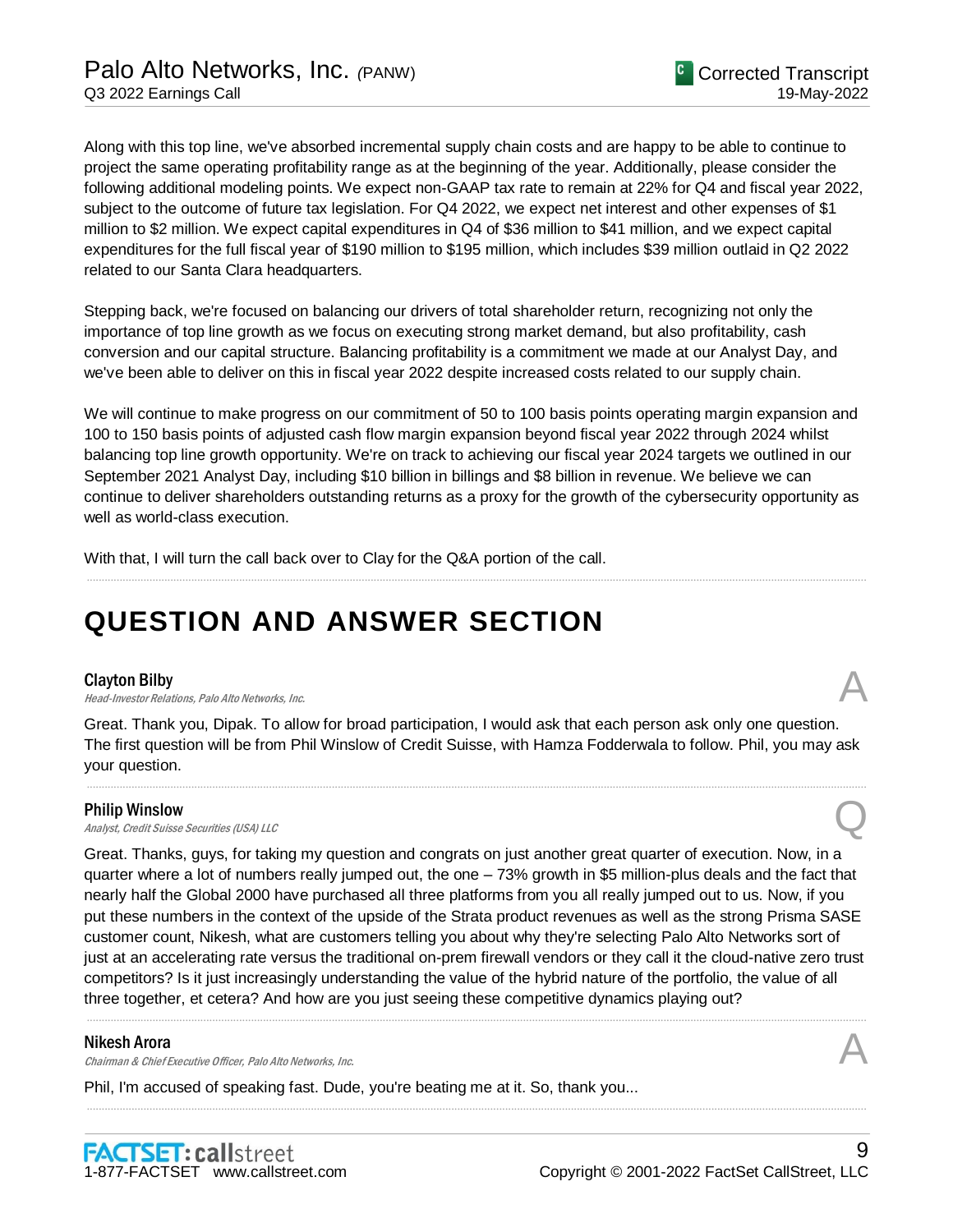**C** Corrected Transcript 19-May-2022

## Philip Winslow

**Philip Winslow**<br>Analyst, Credit Suisse Securities (USA) LLC

[indiscernible] (00:26:45).

#### Nikesh Arora

Chairman & Chief Executive Officer, Palo Alto Networks, Inc. A

I know. Thank you for the question, Phil. Look, it's kind of everything you said. And we've been saying this for a while that cybersecurity is consolidating, and the evidence we've been shown by people like yourself is, look, it's never happened before. And I still submit that the reason it never happened before, because you didn't have a cybersecurity company, which would show you 20 best-of-breed products in its portfolio. Because customers are not suggesting they will buy something you have because it's in your platform, they are still demanding best-ofbreed. And we're able to demonstrate to them the best-of-breed.

.....................................................................................................................................................................................................................................................................

But not only that, I think in the last 3.5 years, we've been able to demonstrate our track record saying, if something is important, we will make sure we deliver it to you with best-in-class capability. So, we're seeing that. This allows us to go back into customers. As you can imagine, if all you got is EDR or XDR to sell, if the customer has just bought it, you got to move on. If all you got is SASE, you got to move on if the customer has bought SASE. In our case, our sales teams have a very large bag of tricks. If you don't want SASE, you've got cloud security going on, let me talk to you about cloud security. If you don't have cloud security going on yet, do you want to talk about buying more firewalls or replacing somebody? If you don't have that, do you want me to help you automate your SOC?

So, just the ability for us to demonstrate that we can help them with a multitude of their cybersecurity challenges and also show them that we're not trying to get them to make a very large commitment across all three of our platforms, they can walk and then they can run. They actually start by taking one of our platforms, allowing us to demonstrate our credibility and our security capabilities, thereby giving us the opportunity to then bid for the next business that they have. And I think the \$1 million deals and \$5 million deals are just a way look at it, because \$1 million deals are typically single-platform deals, and as you get into the 5s and the 10s, you suddenly see that there is more of a portfolio approach. So, it's what we said.

.....................................................................................................................................................................................................................................................................

.....................................................................................................................................................................................................................................................................

.....................................................................................................................................................................................................................................................................

.....................................................................................................................................................................................................................................................................

#### Philip Winslow

**Philip Winslow**<br>Analyst, Credit Suisse Securities (USA) LLC

Awesome. Thanks, guys. Keep up the good work.

#### Nikesh Arora

Chairman & Chief Executive Officer, Palo Alto Networks, Inc.

Thanks, Phil.

#### Clayton Bilby

**Clayton Bilby**<br>Head-Investor Relations, Palo Alto Networks, Inc.  $\mathcal{A}$ 

Next from Hamza Fodderwala of Morgan Stanley, followed by Fatima Boolani. Hamza, please proceed.

#### Hamza Fodderwala

**Hamza Fodderwala**<br>Analyst, Morgan Stanley & Co. LLC Quarter  $Q$ 

Hey, guys. Thanks for taking my question. I'll try to speak a little more slowly. Maybe just on the consolidation theme, sticking to that, one, just from a macro standpoint, I'm wondering if you're hearing anything different from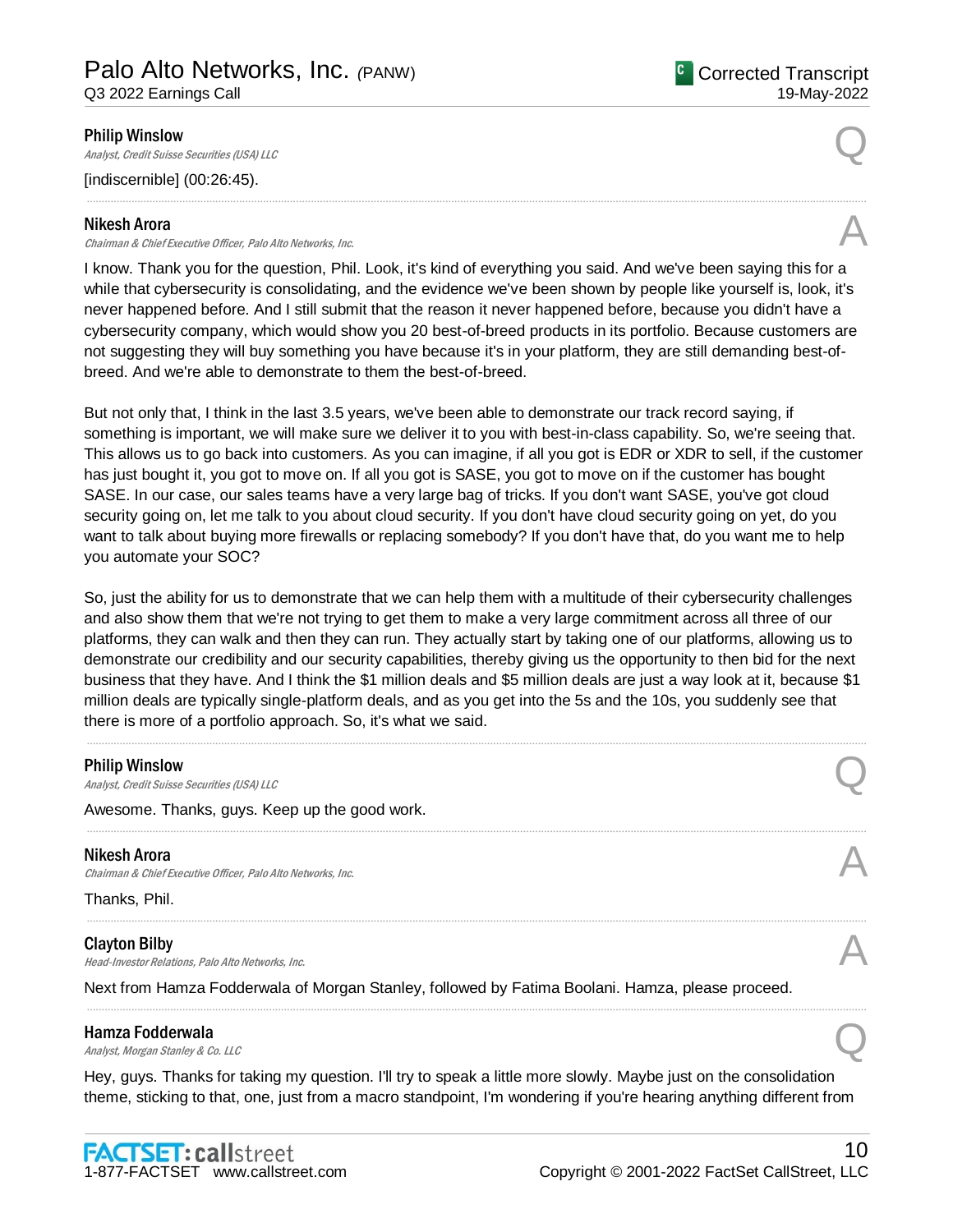vendors as opposed to multiple different point products?

customers around how they're thinking about the spending environment. And in relation to that, given the macro pressures on IT budgets more broadly, are you seeing more of a willingness to want to consolidate to pure

## Nikesh Arora

Chairman & Chief Executive Officer, Palo Alto Networks, Inc.

Yeah. Hamza, it's a great question. Look, interestingly, if you compare and contrast what we're seeing today with what we saw about 2.5 years ago or 2 years ago when the pandemic hit, believe it or not, there were more industries impacted by the pandemic than are impacted right now by inflation concerns. The oil industry is not stressing about IT budgets. The commodity industry is not stressing about IT budgets. The CPG industry is not stressing about IT budgets. The tech industry is not worried about IT budgets. So, it's funny. If you think about it, the impact is yet to be felt in the companies. And even when it is felt, you'll see it in some constrained industries, because there's a services boom right now. [ph] People can't because there's more jobs and people being hired (00:30:11).

.....................................................................................................................................................................................................................................................................

So, we're not seeing the pressure from an inflation or a reduced economic activity perspective. I will tell you, when the pandemic hit, we were getting letters from CIOs saying, listen, our revenue has gone away, we're not sure when it's going to come back and how it's going to come back. All the prices were at zero for a few days. So, at that point in time, they were all in that scenario you described. We haven't seen that scenario. And I don't want to be way too optimistic. But the fact that we were able to tide over that pandemic moment as an industry, to be fair, as cybersecurity, I'm less worried about it right now given what's going on in the environment. Because I think on the flip side, as I've said, you're seeing way more security awareness and concern more than I've ever seen, and we don't hear about it until there's a big ransomware discussion publicly. But trust me, they're going on right now as we speak.

| Hamza Fodderwala<br>Analyst, Morgan Stanley & Co. LLC                                      |  |
|--------------------------------------------------------------------------------------------|--|
| Thank you.                                                                                 |  |
| <b>Nikesh Arora</b><br>Chairman & Chief Executive Officer, Palo Alto Networks, Inc.        |  |
| Clay?                                                                                      |  |
| Hamza Fodderwala<br>Analyst, Morgan Stanley & Co. LLC                                      |  |
| Oh, thank you. I don't know if you heard me. Sorry.                                        |  |
| <b>Clayton Bilby</b><br>Head-Investor Relations, Palo Alto Networks, Inc.                  |  |
| [indiscernible] (00:31:20). Next is Fatima Boolani from Citigroup. Fatima, please proceed. |  |
| <b>Fatima Boolani</b><br>Analyst, Citigroup Global Markets, Inc.                           |  |

#### Fatima Boolani

Thank you for taking my questions. I have a bean-counting question that I'd like to ask of Dipak. Dipak, on your billings performance, just to unpack the strength there a little bit, can you contextualize any changes to contract duration, specifically reconciling some of the commentary on the mega deal volumes that you realized this quarter



11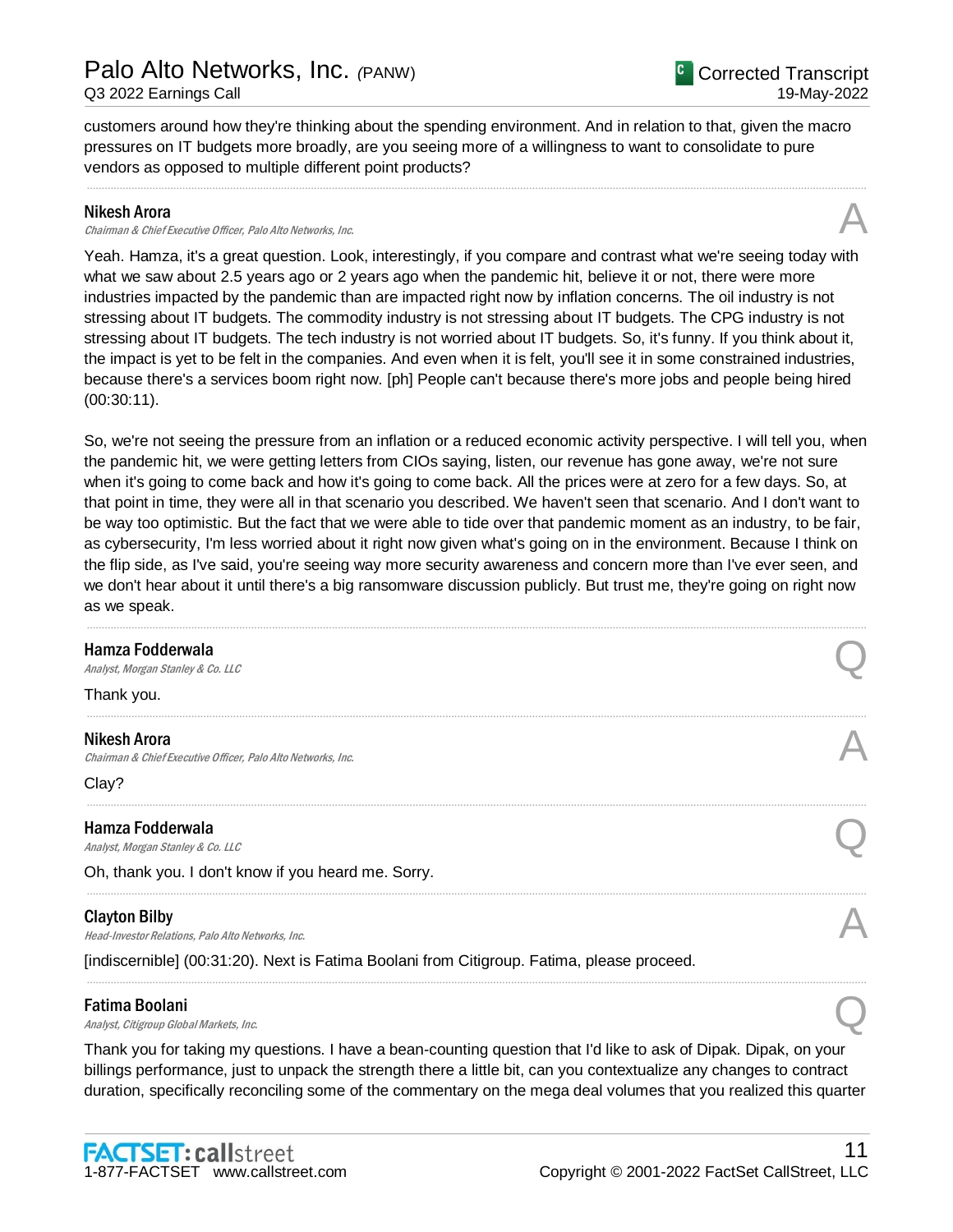and also giving us maybe some flavors on the Palo Alto Financial Services vehicle, the financing arm that you introduced two years ago? And then thirdly, just around any discounts that we're peeling off from the COVID era. So, just to get some of those dynamics, how we should think about the really outsized billings performance. Thank you.

.....................................................................................................................................................................................................................................................................

#### Dipak Golechha

Chief Financial Officer, Palo Alto Networks, Inc.

Okay. A couple of different questions there, Fatima. Thanks for the question. So, overall, I would say – let me just start off with the billings growth was really quite widespread. Our contract durations have remained roughly at around three years. They've been around that time. At any one given quarter, they can change a little bit like a month or two, not significant. So, it's possible that we get a little bit of – which was the last year's fluctuation versus this year. But overall, it was very broad-based and we're not seeing really many issues related to that.

With respect to the PAN FS, I think we've had that in place for a while. We're roughly at the same level of exposure that we've had before. It's not massively growing. Nothing's really changing significantly on that. So, I don't think that's an unpack like reconciling item. It really is like strength of the overall business. And sorry, just remind me of the third part of your question.

.....................................................................................................................................................................................................................................................................

### Fatima Boolani

**Fatima Boolani**<br>Analyst, Citigroup Global Markets, Inc. Quality of the Control of the Control of the Control of the Control of the Control of the Control of the Control of the Control of the Control of the Control of the

Just in the COVID era, I think you had been generous or flexible with your customers with respect to payment terms. So, there was maybe a point or two of impact of discounts that are probably rolling off.

.....................................................................................................................................................................................................................................................................

.....................................................................................................................................................................................................................................................................

.....................................................................................................................................................................................................................................................................

#### Dipak Golechha

**Dipak Golechha**<br>Chief Financial Officer, Palo Alto Networks, Inc.  $\mathcal{A}$ 

#### Yeah.

#### Fatima Boolani

**Fatima Boolani**<br>Analyst, Citigroup Global Markets, Inc. Quality of the Control of the Control of the Control of the Control of the Control of the Control of the Control of the Control of the Control of the Control of the

So, I'm just curious if those have completely been flushed out of the model in terms of discounts.

#### Dipak Golechha

**Dipak Golechha**<br>Chief Financial Officer, Palo Alto Networks, Inc.  $\mathcal{A}$ 

Yeah. No. So, we track our discounts obviously very closely. We haven't really seen anything particularly significant in our discount changes either. So, I would say that as you unpack the model, it really becomes pretty clear that it's broad-based growth.

.....................................................................................................................................................................................................................................................................

.....................................................................................................................................................................................................................................................................

.....................................................................................................................................................................................................................................................................

#### Fatima Boolani

**Fatima Boolani**<br>Analyst, Citigroup Global Markets, Inc. Quality of the Control of the Control of the Control of the Control of the Control of the Control of the Control of the Control of the Control of the Control of the

Perfect. Thank you.

#### Clayton Bilby

**Clayton Bilby**<br>Head-Investor Relations, Palo Alto Networks, Inc.  $\mathcal{A}$ 

Okay. Next question from Brian Essex of Goldman Sachs, followed by Gray Powell. Brian, please proceed.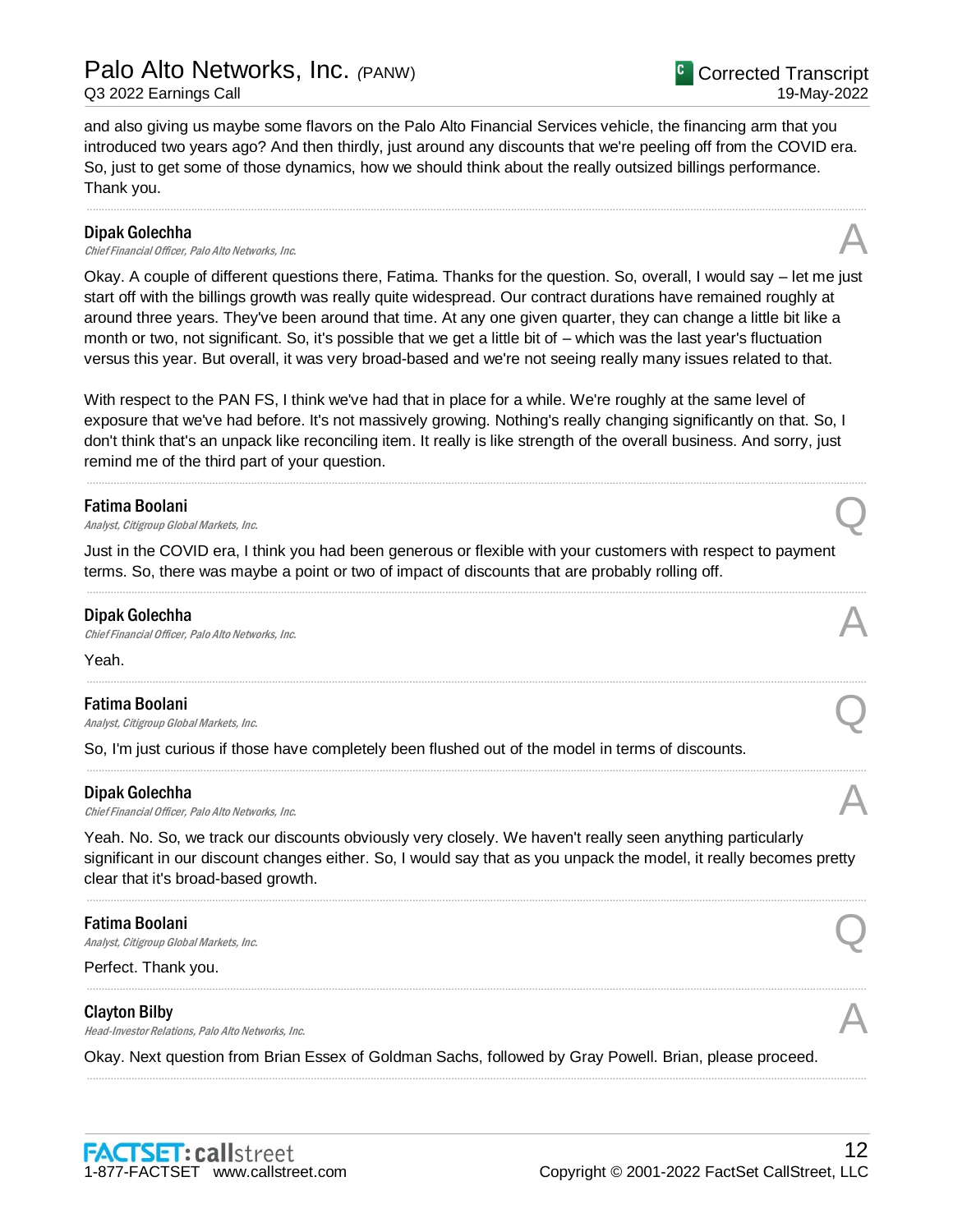#### Brian Essex

**Brian Essex**<br>Analyst, Goldman Sachs & Co. LLC  $\bigotimes$ 

Great. Thank you, Clay, and congrats on some nice results from me as well. I have a bit of a bean-counting question as well. Maybe for Dipak, could you help us understand a little bit what's going on on the cost side of the equation? Really great job in this environment delivering on the operating margin side. So, I guess from a gross margin perspective, impact of pricing increases, and then from an OpEx perspective, where is it that you're getting better cost control measures and how sustainable are they? Thanks.

.....................................................................................................................................................................................................................................................................

#### Dipak Golechha

**Dipak Golechha**<br>Chief Financial Officer, Palo Alto Networks, Inc.  $\mathcal{A}$ 

Sure. So, let me just start off with the – the cost pressures are really all within the supply chain area. We did take pricing. We took 7.5% pricing in September of last year, followed later internationally. We monitor that all the time and we try to capture the impacts we'll have of future inflation. We recently did realization of that pricing, which has been good. But obviously, the supply chain environment remains fluid. I think when it comes to where we've been able to focus on operating expenses to offset that, it really is just a laser-focus – there's no magic silver bullet. It's just a laser-focus on the execution, making sure that we're watching every single dollar, [ph] acting like an owner (00:35:09), incredible intense scrutiny on travel because that was a concern of – would that come back with a vengeance. We focused a lot there. Looking at leveraging scale when it comes to all the areas frankly. We've had good scale in R&D, good scale in sales, marketing good scale and G&A. But it's really just making sure that we're purposefully looking at every single head count and justifying it.

## Brian Essex

**Brian Essex**<br>Analyst, Goldman Sachs & Co. LLC

All right. And is a lot of that sustainable? T&E, I would imagine, would be relatively flexible, but how much are you going back for sustainable cost measures? .....................................................................................................................................................................................................................................................................

.....................................................................................................................................................................................................................................................................

## Dipak Golechha

**Dipak Golechha**<br>Chief Financial Officer, Palo Alto Networks, Inc.  $\mathcal{A}$ 

I think we're very comfortable with the sustainability like as reflected in our guidance. Going forward, we just need to continue to act with that kind of diligence going forward. .....................................................................................................................................................................................................................................................................

#### Brian Essex

**Brian Essex**<br>Analyst, Goldman Sachs & Co. LLC  $\bigotimes$ 

Very helpful. Thank you.

## Clayton Bilby

**Clayton Bilby**<br>Head-Investor Relations, Palo Alto Networks, Inc.  $\mathcal{A}$ 

Great. Thanks. And next is Gray Powell from BTIG, followed by Saket Kalia. Gray, please proceed.

# Gray Powell Gray Powell  $\bigotimes$  *Analyst, BTIG LLC*

Okay. Thank you very much and congratulations on the great results. So, yeah, a question on the product side. 12 to 18 months ago, we're all thinking that product revenue should be growing in like the low single-digit range. And it's consistently been much better, closer to 20% the last few quarters. So, how should we think about the sustainability of product revenue growth going forward? And then, beyond the price increases that you called out

.....................................................................................................................................................................................................................................................................



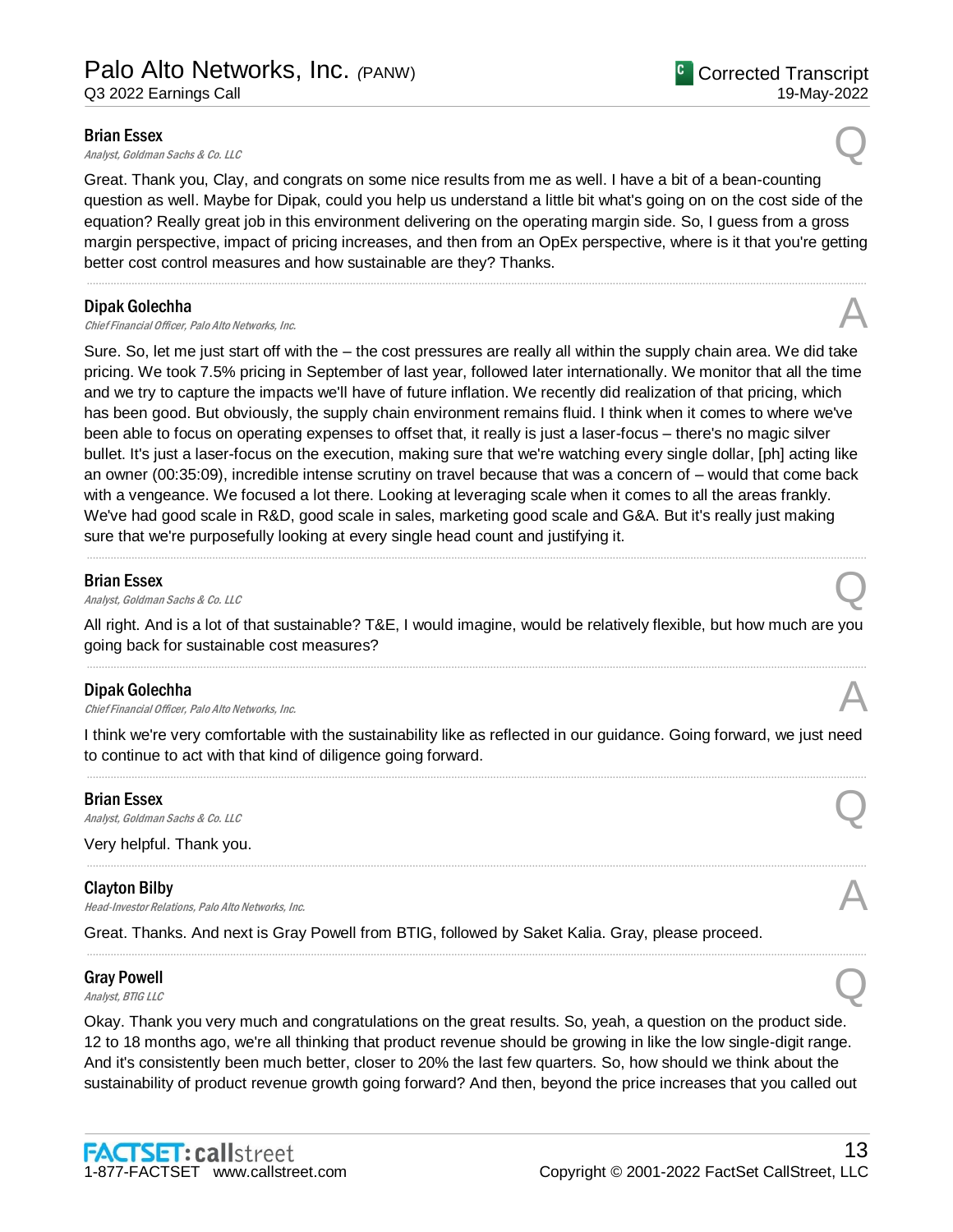earlier this year, is there anything helping product revenue growth in fiscal 2022 that creates a tougher comp in fiscal 2023?

.....................................................................................................................................................................................................................................................................

#### Nikesh Arora

Chairman & Chief Executive Officer, Palo Alto Networks, Inc.

Well, Gray, as first of all we said this last quarter, we have been positively surprised by the growth in product obviously, and Lee has a very interesting explanation on why people need more firewalls as their internet traffic grows and I'll let him speak to it because otherwise he won't come to these calls. He told me that. But before he does that, look, we are seeing the Gen-2, Gen-4 evals causing people to go through a refresh cycle, which typically lasts 12 to 18 months when it's in full flow, and it's not yet in full flow.

As we highlighted the market share changes, look, there are people in our industry who are not able to keep up to 12 to 18 weeks of supply chain and sort of deliver firewalls. We have seen certain isolated incidences where customers have [ph] torn up deals for (00:37:32) some of our competitors and chosen Palo Alto Networks because we have product and others are not able to do that, which – the best way to measure that is through market share gains. And these market share gains [indiscernible] (00:37:43) but they're not going to go way, because you're buying something which has a six to seven-year life and you're basically making a technology decision to switch to Palo Alto Networks. So, I think the combination of market share gains, the refresh cycle, the increased volume. And Lee, do you want to give your explanation?

.....................................................................................................................................................................................................................................................................

### Lee Klarich

**Lee Klarich**<br>Chief Product Officer, Palo Alto Networks, Inc.  $\mathcal{A}$ 

Yeah. I think one of the sort of misunderstandings with the move to the cloud is that everyone thought that that would be the death of hardware. But the reality is you have all of these users that need to now reach applications running in the cloud, and these applications generally are higher bandwidth-type applications. And so, that triggers a need to upgrade the firewall infrastructure to be able to secure higher bandwidth connectivity. And so, that actually is a positive trend toward hardware sales and hardware requirements, especially as we come out of the pandemic and more and more companies are moving back toward a hybrid workforce, where more and more employees are showing up to the office as well.

.....................................................................................................................................................................................................................................................................

.....................................................................................................................................................................................................................................................................

## Nikesh Arora

Chairman & Chief Executive Officer, Palo Alto Networks, Inc. A

[indiscernible] (00:38:41) example, we're primarily in the cloud with our capabilities but...

#### Lee Klarich

**Lee Klarich**<br>Chief Product Officer, Palo Alto Networks, Inc.  $\mathcal{A}$ 

Yeah. A few years ago, we had a pair of 1 gig links to the internet at our main headquarters. We now have a pair of 10 gig links, just to kind of give you an order of magnitude. And I don't think that's an unusual situation for companies to be in.

.....................................................................................................................................................................................................................................................................

.....................................................................................................................................................................................................................................................................

## Nikesh Arora

Chairman & Chief Executive Officer, Palo Alto Networks, Inc. A

So, despite us moving to the cloud, we've had to upgrade our firewalls in our headquarters.

# Gray Powell Gray Powell  $\bigotimes$  *Analyst, BTIG LLC*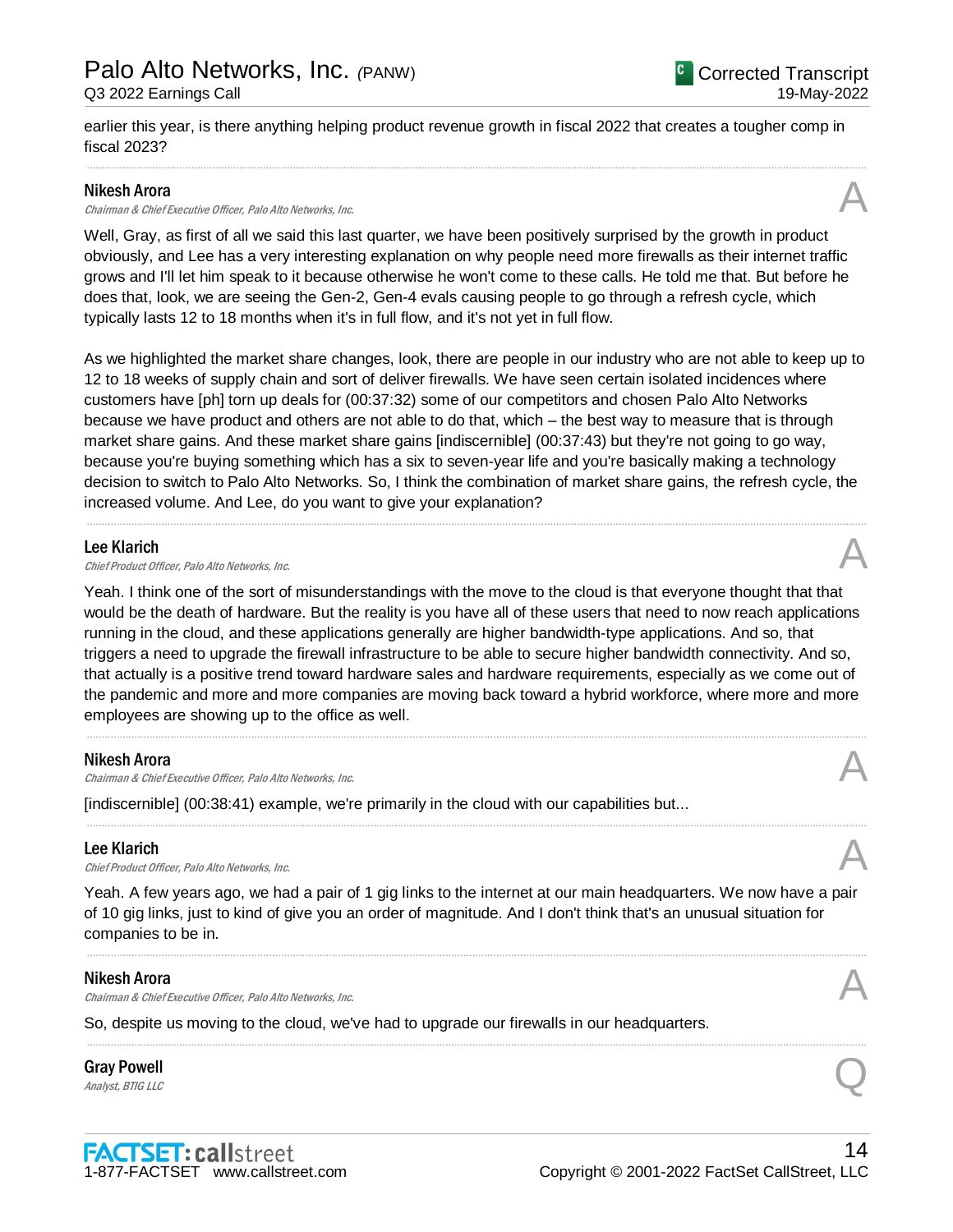Makes a lot of sense. All right, super helpful. Thank you very much.

#### Clayton Bilby

**Clayton Bilby**<br>Head-Investor Relations, Palo Alto Networks, Inc.  $\mathcal{A}$ 

Thanks. And next question from Saket Kalia of Barclays, followed by Michael Turits. Saket, please proceed.

.....................................................................................................................................................................................................................................................................

.....................................................................................................................................................................................................................................................................

#### Saket Kalia

Saket Kalia  $A_{nab}$ st, Barclays Capital, Inc.  $Q$ 

Okay, great. Okay, guys. Thanks for taking my question here. Nikesh, maybe for you, again, going back to the billings, great to see the acceleration. Maybe just to look at it from a different angle, you've talked about some new attached subscriptions that – some of them might be higher value. Of course, you've got the NGS billings in there as well. Can you just talk to how much each of those is sort of driving that billings acceleration, some of those newer attached subscriptions to the core firewall, as well as that NGS billings line?

.....................................................................................................................................................................................................................................................................

### Nikesh Arora

Chairman & Chief Executive Officer, Palo Alto Networks, Inc.

Well, as you know – Saket, thanks for your question. You've seen we share our NGS ARR with you. So, it's quite transparent. And you see that number at that scale continues to grow in the 50%, 60% range, which is clearly a big contributor to our billings. Our product being at 20% also contributes to the billings. We've highlighted that Cortex hit \$500 million ARR in that number. So, clearly, it's reached a milestone for us in that entire mix. And as you rightfully identified, we have now 10 subscriptions that we run. When I came three years ago, we used to have four. So, clearly, you should expect that there is a significant attach that is going on, which will persist as we continue to sell hardware in the current growth rates that we are. So, higher growth rate of hardware drives more subscriptions and services which, with a higher attach, ends up giving us a nice lift on our billings. .....................................................................................................................................................................................................................................................................

.....................................................................................................................................................................................................................................................................

.....................................................................................................................................................................................................................................................................

## Saket Kalia

Saket Kalia  $A_{nab}$ st, Barclays Capital, Inc.  $Q$ 

Got it. Very helpful. Thanks.

#### Clayton Bilby

**Clayton Bilby**<br>Head-Investor Relations, Palo Alto Networks, Inc.  $\mathcal{A}$ 

Super. Next, we've got Michael Turits of KeyBanc, followed by Roger Boyd. Michael, please go on.

## Michael Turits

**Michael Turits**<br>Analyst, KeyBanc Capital Markets, Inc.  $\bigotimes$ 

Great. Thanks very much, everybody. So, I think, Dipak, I'll ask you on the labor and wage front. We've seen – given the shortages out there on that side, we've seen some large corporations have hiring freezes. Some are raising wages for their existing customers. So, A, how are you doing in terms of hiring as many people that you need? And then, B, what exactly are you doing in order to maintain cost in that increasing wage environment around skilled labor?

.....................................................................................................................................................................................................................................................................

.....................................................................................................................................................................................................................................................................

## Dipak Golechha

**Dipak Golechha**<br>Chief Financial Officer, Palo Alto Networks, Inc.  $\mathcal{A}$ 

Yeah. [indiscernible] (00:41:30).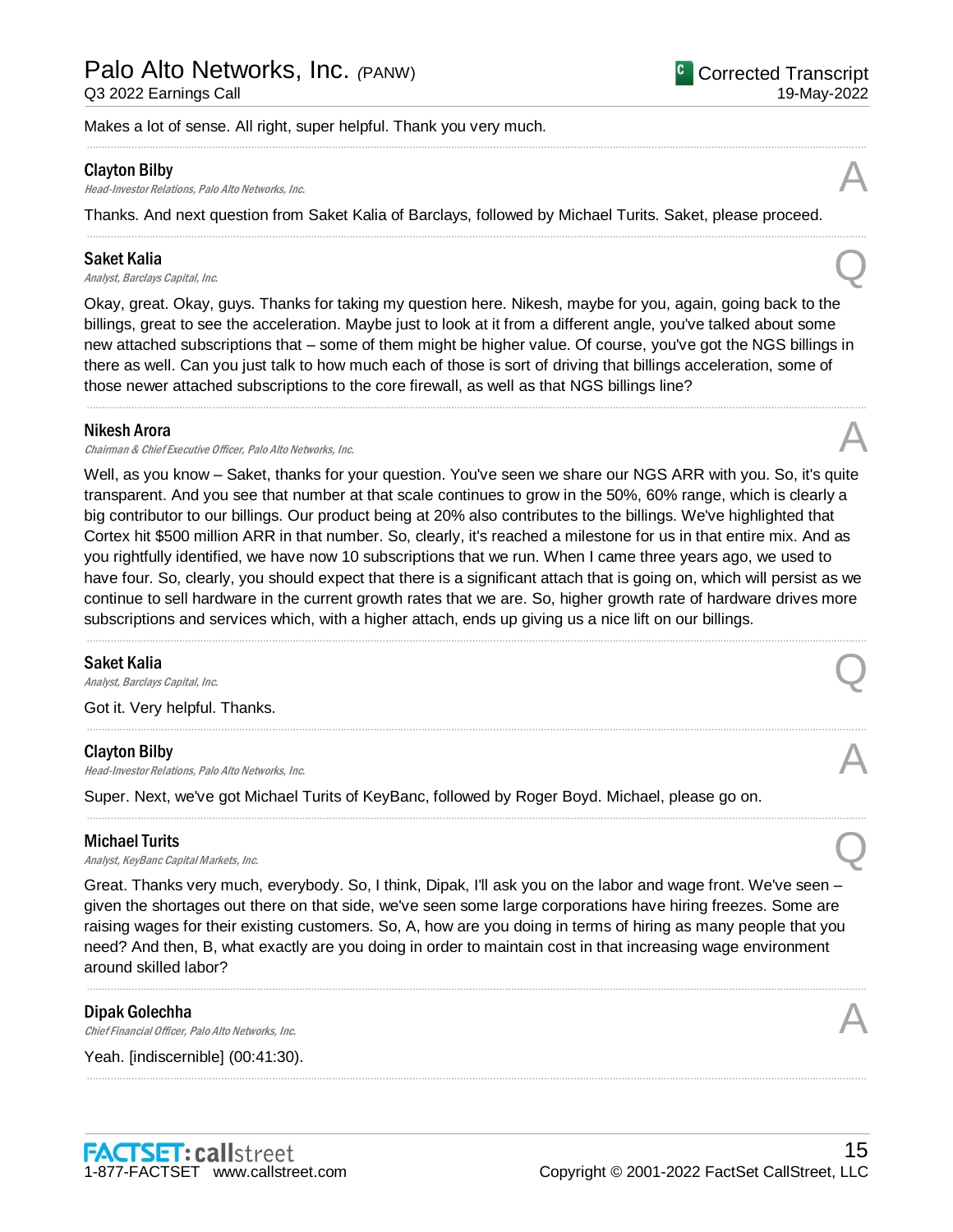### Nikesh Arora

Chairman & Chief Executive Officer, Palo Alto Networks, Inc.

[ph] So, Michael (00:41:31), we haven't hired as many people as we were expecting to in this market. It's a very tight labor market at this current point, as you see. Having said that, my personal view is the labor market is going to become easier in the next 6 to 12 months. And anecdotally, as you've seen, we're seeing hiring freezes anecdotally. If you think about it, six months ago, we were losing people to start-ups. We were losing people to competitors whose stocks prices were going up and to the right. The market rationalization is causing people to take stock and say, wait, do I really want to go make this move?

I've already seen anecdotally start-ups start to stop hiring because they're trying to hold on to their cash because they don't expect to be able to raise money in the market for the next 12 to 18 months. So, I think from that perspective, the labor market actually, in our opinion, is going to ease up a little bit. We expect some degree of wage inflation, which is being caused because of the fact that we're in Silicon Valley and we live around some very large tech companies who are trying to get people to come work there. So, we have factored into our planning some degree of inflation on our wages. But I personally don't think it's going to be off the charts.

.....................................................................................................................................................................................................................................................................

## Michael Turits

**Michael Turits**<br>Analyst, KeyBanc Capital Markets, Inc.  $Q$ 

Thanks for answering, Nikesh. I usually hit you on product, but Gray got you first. So, I thought I'd hit Dipak. But thanks for answering.

.....................................................................................................................................................................................................................................................................

.....................................................................................................................................................................................................................................................................

## Nikesh Arora

Chairman & Chief Executive Officer, Palo Alto Networks, Inc.

That's all right. No problem. Great.

#### Dipak Golechha

**Dipak Golechha**<br>Chief Financial Officer, Palo Alto Networks, Inc.  $\mathcal{A}$ 

I'll just add one comment maybe to the overall, it's like wages is one factor that people look at when they choose a company. We've recently had a Welcome Home program. I think a couple quarters ago, we actually showed you guys a video of it. And that's been remarkably successful. We find a lot of people that will leave realize that the culture of the company is equally as important as what was potentially short-term gains when they leave...

#### Nikesh Arora

Chairman & Chief Executive Officer, Palo Alto Networks, Inc.

[ph] More important (00:43:24).

## Dipak Golechha

**Dipak Golechha**<br>Chief Financial Officer, Palo Alto Networks, Inc.  $\mathcal{A}$ 

Yeah. Well, a lot more important ultimately than the gains. And then, the grass is not always greener. We've had remarkable success bringing them back, and we'll continue to do that.

.....................................................................................................................................................................................................................................................................

.....................................................................................................................................................................................................................................................................

## Clayton Bilby

**Clayton Bilby**<br>Head-Investor Relations, Palo Alto Networks, Inc.  $\mathcal{A}$ 

Next is Roger Boyd of UBS, followed by Andy Nowinski. Roger, please go.







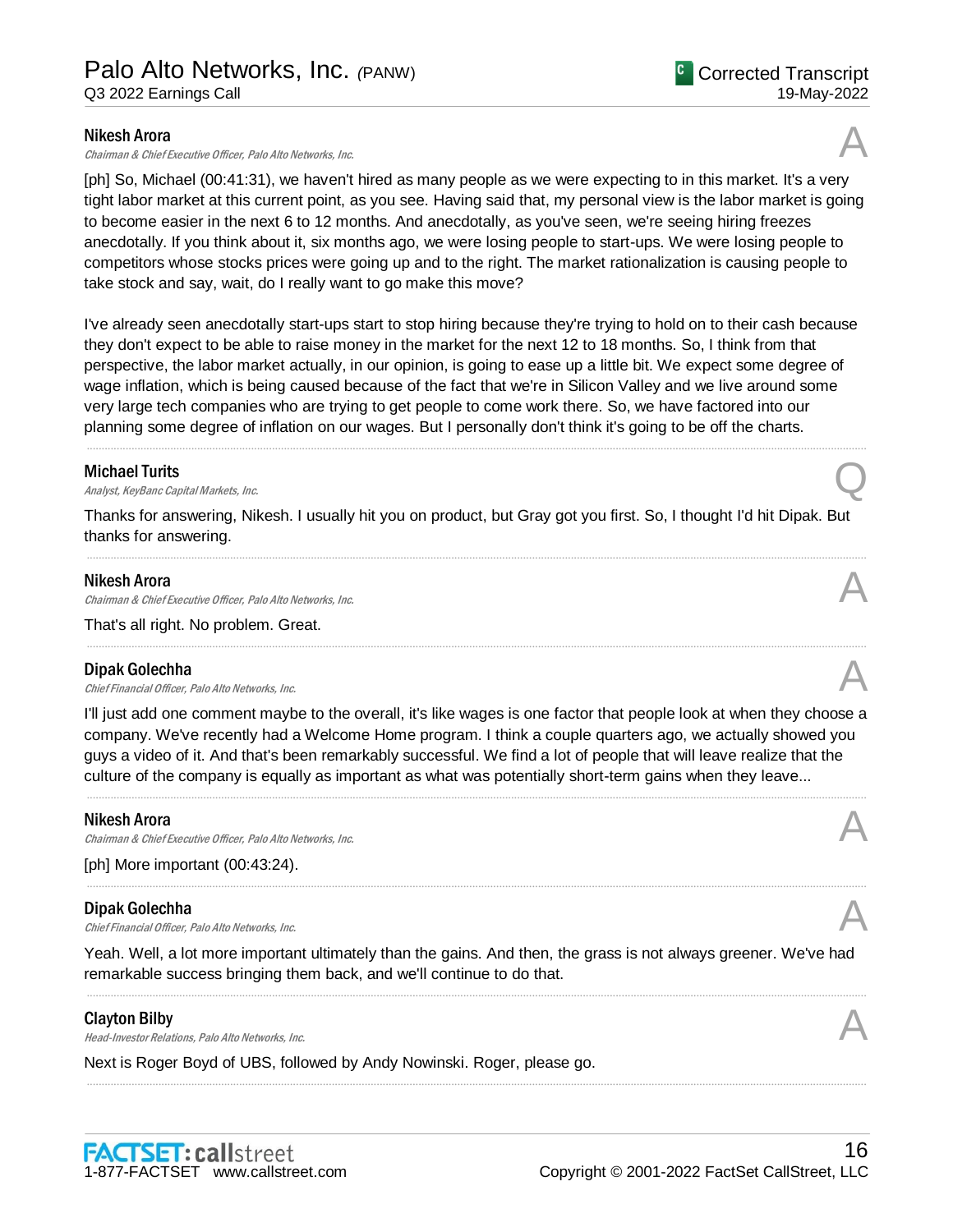### Roger Boyd

**Roger Boyd**<br>Analyst, UBS Securities LLC

Great. Thanks for taking my questions and congrats on the quarter. Just going back to the macro conversation, I think you noted a couple of larger deals in EMEA. Just curious if you have any commentary on what you're seeing around sales cycles and any sense of whether maybe you're pulling forward some demand given the threat environment. Thanks.

.....................................................................................................................................................................................................................................................................

#### Nikesh Arora

Chairman & Chief Executive Officer, Palo Alto Networks, Inc. A

Yeah. Look, in every quarter, we've seen some deals get pulled forward. Sometimes it's our salespeople because they're trying to hit quotas. Sometimes, a customer because they're in a compromised situation, they're trying to get something sorted quickly as possible. Sometimes, it has to do with budgets expiring. In different parts of the world, December becomes one of those moments. August becomes that for the federal government. So, I think perhaps the best answer is that we have not seen any unusual activity around that topic.

Having said that, as we said, we are seeing heightened activity from nation-states, especially with the proximity to where the war is, where they're trying to fortify their defenses and make sure they understand their attack surfaces as a nation better, which they've not had to worry about in the past. They should have worried about it, but they haven't focused on it. But now, as people are trying to petition to go become members of NATO, they've got to make sure that their defenses are robust in case they see retaliation.

.....................................................................................................................................................................................................................................................................

.....................................................................................................................................................................................................................................................................

.....................................................................................................................................................................................................................................................................

## Roger Boyd

**Roger Boyd**<br>Analyst, UBS Securities LLC

Got it. Thanks, Nikesh.

#### Clayton Bilby

**Clayton Bilby**<br>Head-Investor Relations, Palo Alto Networks, Inc.  $\mathcal{A}$ 

Great. And next, we've got Andy Nowinski from Wells Fargo, followed by Rob Owens. Andy, please proceed.

# Andrew James Nowinski Andrew James Nowinski<br>
Analyst, Wells Fargo Securities LLC

All right. Thank you. Congrats on a great quarter. So, I had a question with regard to the Next-Gen ARR. Obviously, very strong quarter but your – and your net new ARR was also up about 32%. Yet, your guidance suggests that net new ARR will decline about 7% in Q4. Other than conservatism, are there any other factors that we should consider that might cause net new ARR growth to significantly decelerate in your fiscal year-end?

.....................................................................................................................................................................................................................................................................

#### Nikesh Arora

Chairman & Chief Executive Officer, Palo Alto Networks, Inc.

Andy, I look at it from the other side of the lens. The other side of the lens says we had a great quarter. We're upping guidance across the board for Q4. We're upping guidance across the board for the full fiscal year way ahead of what we promised the markets in our Analyst Day not too long ago. And that seems to be a wonderful story and a happy place to be.

.....................................................................................................................................................................................................................................................................

# Andrew James Nowinski Andrew James Nowinski<br>
Analyst, Wells Fargo Securities LLC

Got it. Thank you. Understood.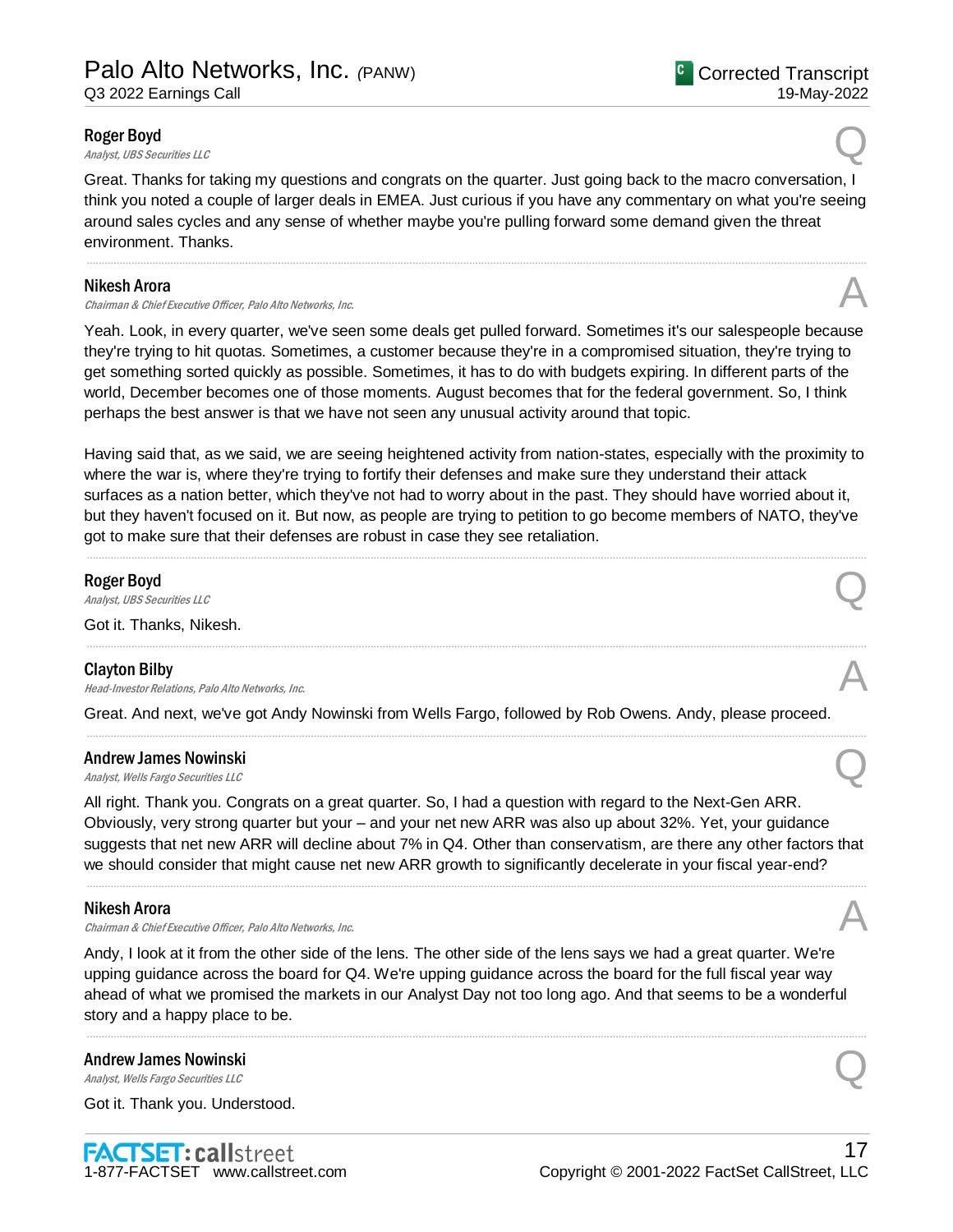**Clayton Bilby**<br>Head-Investor Relations, Palo Alto Networks, Inc.  $\mathcal{A}$ 

All right. Next, we've got Rob Owens of Piper Sandler, followed by Jonathan Ho. Rob, please proceed.

#### Rob D. Owens

**Rob D. Owens**<br>Analyst, Piper Sandler & Co.

Great. Thanks, and thanks for taking my question. I was wondering if you could drill down a little bit into some of the supply chain advantages that you've alluded to both in the prepared script as well as Q&A here. Where do you see an advantage? How sustainable is it as well? Thanks.

.....................................................................................................................................................................................................................................................................

.....................................................................................................................................................................................................................................................................

### Nikesh Arora

Chairman & Chief Executive Officer, Palo Alto Networks, Inc.

I think, Rob, the real opportunity here is Dipak has a team of experts who spend a lot of time trying to understand the puts and takes in terms of being able to deliver firewalls in terms of ordering forward. And I don't – I think that's worked out so far for us. We have been able to deliver 20% growth, which is basically shipping as you've heard across the board in the industry that most hardware businesses are building backlog. We're no different than most hardware businesses out there. During the year, we have more backlog than we started with. Or it moves back and forth depending on what we can ship in different categories.

So, the teams already have some of their marching orders in terms of what they need to go out and find. And I think the other way to think about it is that from a scale and scope perspective, if you're doing [ph] \$300 million plus (00:47:14) of product, the semiconductor cost on that is probably \$60 million, \$70 million. So, in here, we're looking for \$300 million semiconductors in a hundreds of billions of dollar industry. So, I joke that some of our – other players in the industry need the entire truck. I just need the box that falls off of the back of the truck. So, we're doing a good job chasing trucks to find the boxes.

.....................................................................................................................................................................................................................................................................

.....................................................................................................................................................................................................................................................................

#### Rob D. Owens

**Rob D. Owens**<br>Analyst, Piper Sandler & Co.

All right. Thank you.

## Dipak Golechha

**Dipak Golechha**<br>Chief Financial Officer, Palo Alto Networks, Inc.  $\mathcal{A}$ 

So, if I can just add, like the only thing that I would add is like a lot of it just comes down to the people and the quality of the execution and discipline of the people. And that's really been like – I think across the board, the execution across pretty much every part of our portfolio is what we feel most proud of and what gives us the most confidence in our guidance going forward.

.....................................................................................................................................................................................................................................................................

.....................................................................................................................................................................................................................................................................

## Clayton Bilby

**Clayton Bilby**<br>Head-Investor Relations, Palo Alto Networks, Inc.  $\mathcal{A}$ 

Next, we've got Jonathan Ho of William Blair, followed by Matt Hedberg. Jonathan, please proceed.

## Jonathan Ho

**Jonathan Ho**<br>Analyst, William Blair & Co. LLC

Thank you. One question for me to make sure he keeps coming on to these calls, how should we think about the pace of adoption for Prisma Cloud and are you seeing any specific drivers emerge there to drive some of this accelerated demand? Thank you.



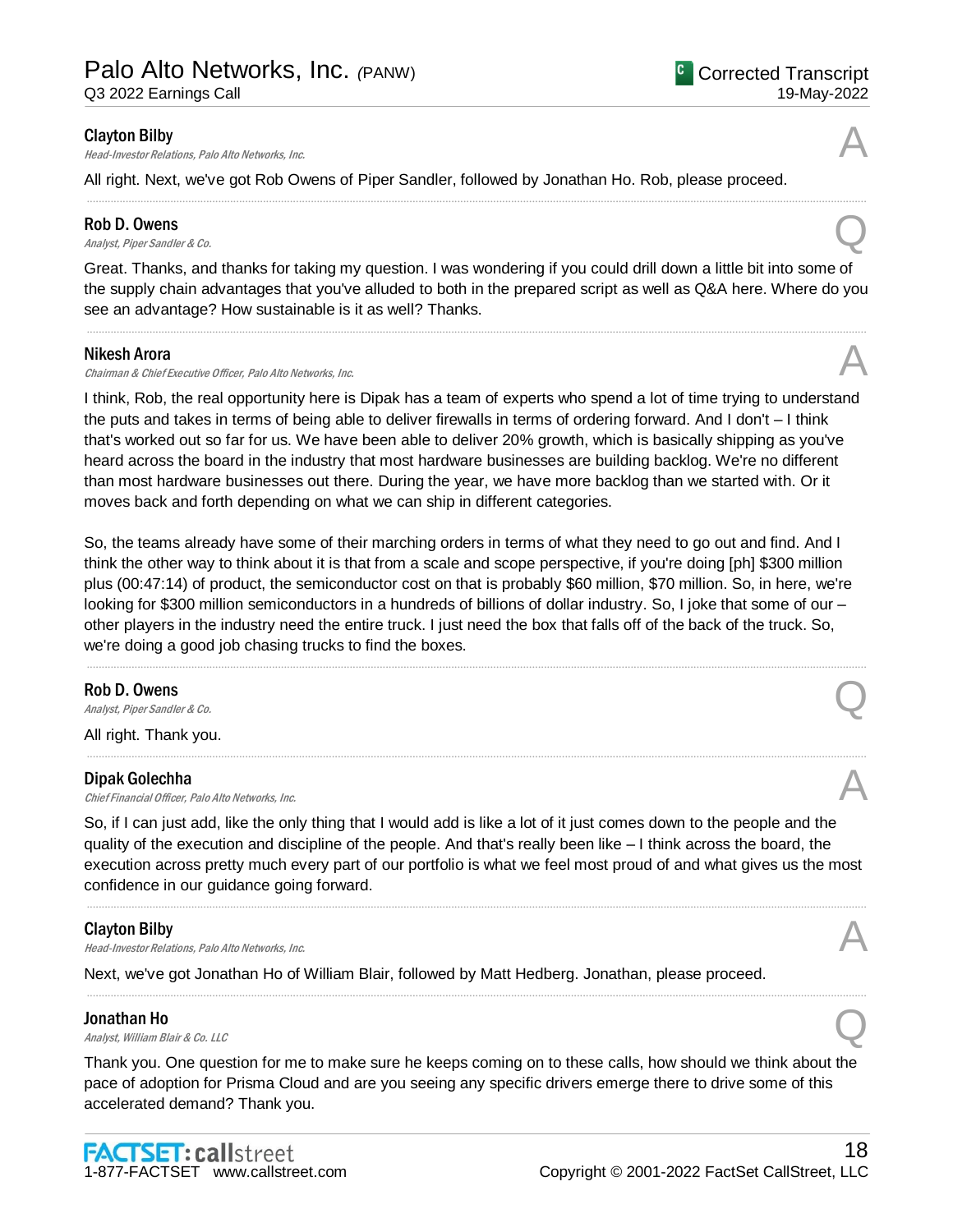**Lee Klarich**<br>Chief Product Officer, Palo Alto Networks, Inc.  $\mathcal{A}$ 

Yeah.

#### Nikesh Arora

Chairman & Chief Executive Officer, Palo Alto Networks, Inc. A

Thanks, Jonathan, for [indiscernible] (00:48:28).

#### Lee Klarich

**Lee Klarich**<br>Chief Product Officer, Palo Alto Networks, Inc.

Appreciate it. Thank you, Jonathan. Look, there's some obvious drivers. Cloud consumption continues to rise, and you have to secure that consumption of workloads that the companies are moving to the cloud. That's probably the most obvious one. But it goes hand-in-hand with that the recognition of all the different security capabilities that are actually needed to secure that cloud environment. If you look back even just three or four years ago, a lot of cloud security was just maybe one or two simple capabilities. And today, whole businesses are being run out of the cloud and the understanding of how important the security is and what it takes to do that.

.....................................................................................................................................................................................................................................................................

.....................................................................................................................................................................................................................................................................

And then, that then ends up leading to a choice for many customers. Do they try to patch together a whole bunch of different point products from different vendors and find a way to integrate them and get them to work and operate them? Or do they go with Prisma Cloud which is really unique in the industry as being a platform made up of best-of-breed capabilities that can secure their whole cloud environments? And that's really where we're seeing that – not only driving new customer adoption, but driving the expansion within our existing installed base as they adopt these new modules. And as Nikesh said in his prepared remarks, Cloud Code Security is the fastest growing new module that we've introduced, and that just shows the ability to deliver a high value new module to customers and then also the ease with which they can adopt those new capabilities into the platform they're already using.

.....................................................................................................................................................................................................................................................................

## Clayton Bilby

**Clayton Bilby**<br>Head-Investor Relations, Palo Alto Networks, Inc.

All right. Thanks folks for sticking with one question. Our next question from Matt Hedberg of RBC, followed by Ben Bollin.

.....................................................................................................................................................................................................................................................................

## Matthew Hedberg

**Matthew Hedberg**<br>Analyst, RBC Capital Markets LLC

Hey. Thanks, Clay. Hey. Thanks, guys. So, I have another one for Lee actually. We'll keep Lee going here. Lee, obviously, there's a huge talent shortage out there for security experts. And obviously, the threat landscape is very challenging. Does that make your automation orchestration capabilities even more important today? And maybe how does that manifest itself in platform attach maybe even beyond SOAR?

.....................................................................................................................................................................................................................................................................

## Lee Klarich

**Lee Klarich**<br>Chief Product Officer, Palo Alto Networks, Inc.  $\mathcal{A}$ 

Yeah. Good question, Matt. I'll actually reverse what you said. The first key value that customers are realizing in that shortage is being able to adopt security on top of platforms as a significant benefit toward the ease with which it can be operationalized. And so, that actually is the starting point. Automation then becomes a layer on top of that, where the remaining manual workflows then start to go through cycles of where are the most repetitive tasks, how do we put those through an automation workflow engine like XSOAR and build that muscle of recognizing

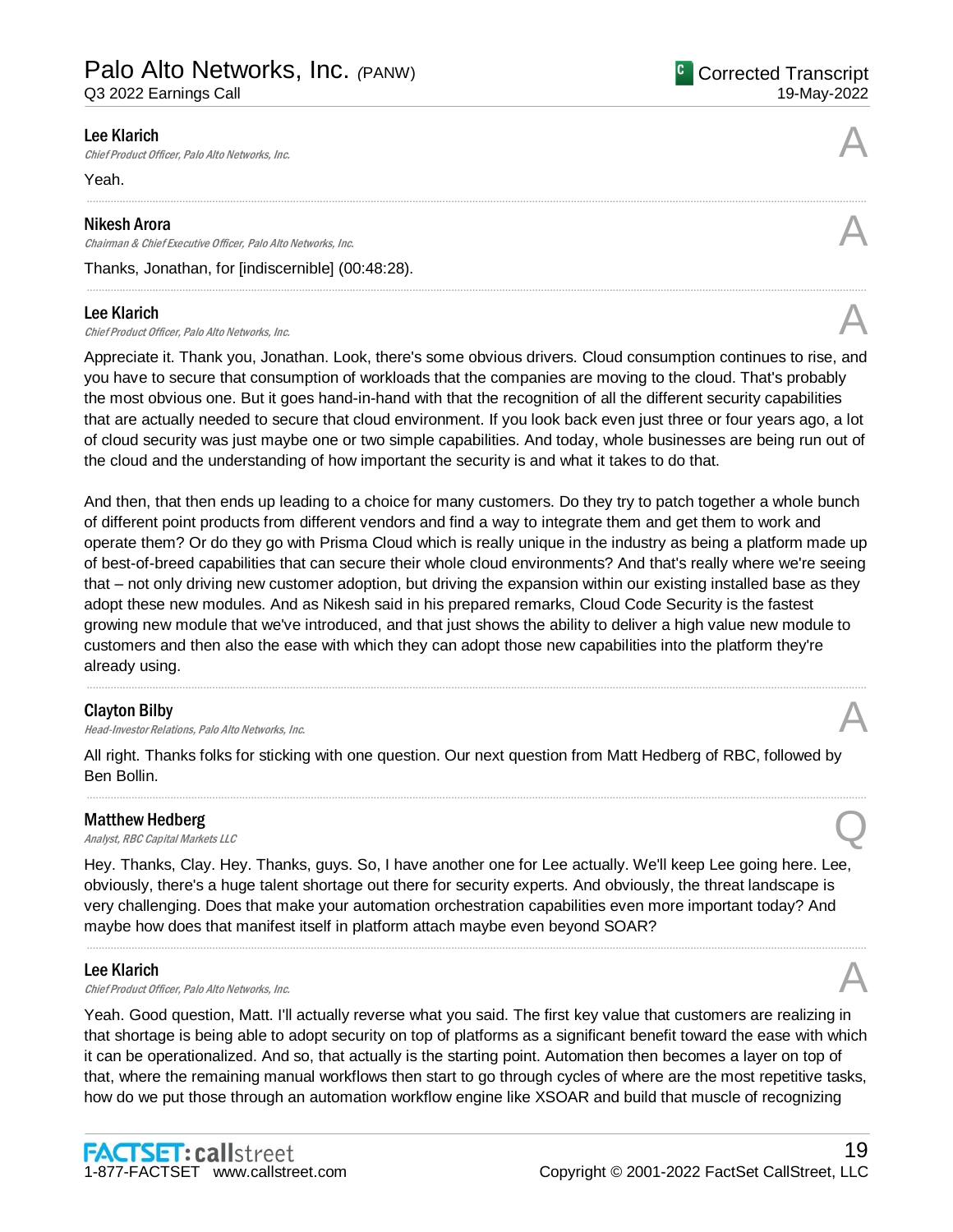manual workflows, automating and then finding the next manual workflows and automating those. I'll give you an example within our own IT organization. We track this. We actually quantify every quarter the number of hours that we've been able to automate. A typical quarter for us, we will automate an incremental 30,000 hours of manual repetitive tasks, and that's – it's not so much about the savings. It's about being able to then reallocate that focus toward new high-value tasks that people need to accomplish.

.....................................................................................................................................................................................................................................................................

.....................................................................................................................................................................................................................................................................

.....................................................................................................................................................................................................................................................................

.....................................................................................................................................................................................................................................................................

### Matthew Hedberg

**Matthew Hedberg**<br>Analyst, RBC Capital Markets LLC

Super helpful. Thanks. Congrats, guys.

#### Lee Klarich

**Lee Klarich**<br>Chief Product Officer, Palo Alto Networks, Inc.

Thanks.

### Clayton Bilby

**Clayton Bilby**<br>Head-Investor Relations, Palo Alto Networks, Inc.  $\mathcal{A}$ 

Great. Next up, Ben Bollin of Cleveland Research, followed by Adam Tindle. Please go, Ben.

## Ben Bollin

**Ben Bollin**<br>Analyst, Cleveland Research Co. LLC

Good afternoon. Thanks for taking the question. Dipak and Nikesh, I was hoping you could quantify the impact of supply chain you think was left on the table in the quarter and how you think about that in guidance, and any longer term thoughts you have on how your strategy around supply chain has evolved – or has changed because of what we've seen over the last several quarters. Thanks.

.....................................................................................................................................................................................................................................................................

#### Nikesh Arora

Chairman & Chief Executive Officer, Palo Alto Networks, Inc.

Well, look, as you can imagine, the teams work hard every quarter with our suppliers and partners to see what the out of the possible is not just this quarter, but over the next four quarters and even longer, and depending on the lead times of the items. And again, despite that, as Dipak characterized it as a fluid environment, things keep moving around even in that timeframe. So, we have robust plans with our partners. We look at the inventory. We understand the inventory. Remember, the whole industry has gone from JIT to just-in-case, because you can have stuff lying around for three months because the required part doesn't show up for three months, so you got to go integrate it. So, there's a whole bunch of stuff that's moved. And as Dipak highlighted, there's a phenomenal team focused on executing that in a way that we can deliver our numbers.

In terms of the demand, the backlog and what we have been promising, we have reasonable line of sight if all things work in terms of what we're likely to get on a quarterly basis. Hence, our guidance is consistent with what our best guess on what will be available is, and that's why we keep telling you guys that this is not a demand problem, this is a supply challenge that we're trying to address as an industry. So, I think from that perspective, things are on track. Like at some point in time, this has to abate. At that point in time, we just want to make sure that we're not stuck with too much supply and we have the right stuff out there. So, there is a lot of work that goes into forecasting, predicting, understanding product roadmaps, understanding the refresh cycles of our customers, understanding which customer is more likely to order Gen-3 or Gen-4.

So, a lot of planning, a lot of math that's going into the stuff, because my sense is there is a big pendulum shift and a lot of people are ordering a lot of stuff, and there's – definitely, at some point in time, there will be more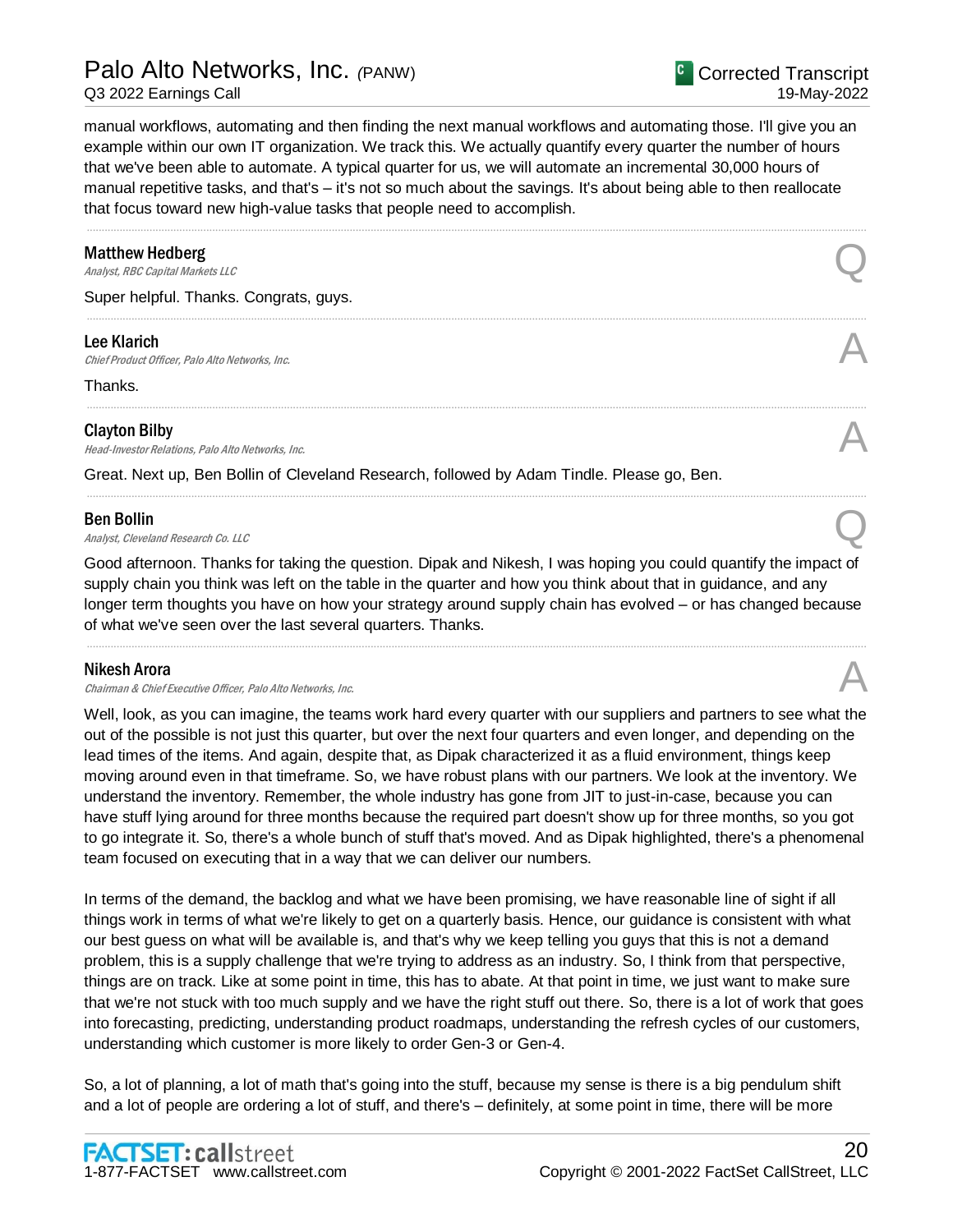# Palo Alto Networks, Inc. *(*PANW)

Q3 2022 Earnings Call

supply and you just have to make sure that you don't get stuck with too much supply from a long-term perspective. So, we're trying to balance that. We've held a view that we're not going to do too many price increases, because stuck with a lot of supply in a higher price, it doesn't take a genius to figure what the consequences are. So, we have been very careful of our price increases. We're keeping them moderated. We watch our discounts and we're making sure that we don't order so much that we're going to have a hangover. I think that works like that. Does it? Yeah, okay. Okay. Does that help you better?

.....................................................................................................................................................................................................................................................................

.....................................................................................................................................................................................................................................................................

.....................................................................................................................................................................................................................................................................

.....................................................................................................................................................................................................................................................................

## Ben Bollin

**Ben Bollin**<br>Analyst, Cleveland Research Co. LLC

It does. Thank you.

#### Nikesh Arora

**Nikesh Arora**<br>Chairman & Chief Executive Officer, Palo Alto Networks, Inc. And the comparation of the chairman & Chief Executive Officer, Palo Alto Networks, Inc.

All right. Thanks.

## Clayton Bilby

**Clayton Bilby**<br>Head-Investor Relations, Palo Alto Networks, Inc.  $\mathcal{A}$ 

Okay. Next, we've got Adam Tindle of Raymond James, followed by Brent Thill. Adam, please proceed.

### Adam Tindle

Adam Tindle<br>Analyst, Raymond James & Associates, Inc.  $\bigotimes$ 

Okay. Thanks. Good afternoon. Nikesh, you alluded to GAAP profit in the near future in your prepared comments. And just wanted to challenge this, but admit it's double talk since it's part of my thesis. But as I question myself, why is now the time to show GAAP profit and leverage? The flip side is you're seeing momentum across almost all metrics. You could step on the gas even further and go to market given the portfolio is winning. You're having success in hiring, yet human capital is scarce. And your R&D engine has developed products that are clearly showing differentiation. And Dipak, if you wanted to add any comments to that, because there's some level of substituting this for increased cash margin in the future. So, what to do with the incremental cash that has a better ROI than a more aggressive internal investment strategy? Thank you.

.....................................................................................................................................................................................................................................................................

#### Nikesh Arora

Chairman & Chief Executive Officer, Palo Alto Networks, Inc.

Look, it's kind of interesting. If you look at – we've been sharing with you in the past, the amount of products we introduce into our field force, and we've actually asked them – asked Lee and his great team to slow down product introduction in the fourth quarter because I want to make sure that the teams out there are focused on delivering on Q4, which clearly is one of the larger quarters that we deliver. So, I don't think we need more fuel in the product pipeline. We need to make sure that the product pipeline gets to a lot of our customers. Having said that, as you see, as we traverse to larger and larger deal sizes, we keep driving efficiency from our go-to-market capabilities. And we think we have – and I think I was counting, Dipak probably said it four times [indiscernible] (00:56:33) script twice. So, he's clearly sending a message.

We are managing growth with the right aspiration for profitability. So, trust me, I am not shy if I feel there's an opportunity [ph] and I need to go over invest (00:56:47). We did that [indiscernible] (00:56:48) companies with \$3.5 billion when the time was right to be able to build the product portfolio. So, if we feel that we're leaving money on the table, we will go charge at it. But I think we're striking the right balance. And if we see better growth, we will make sure we go out and invest. But as of now, we feel we have ample resources in our plan in line with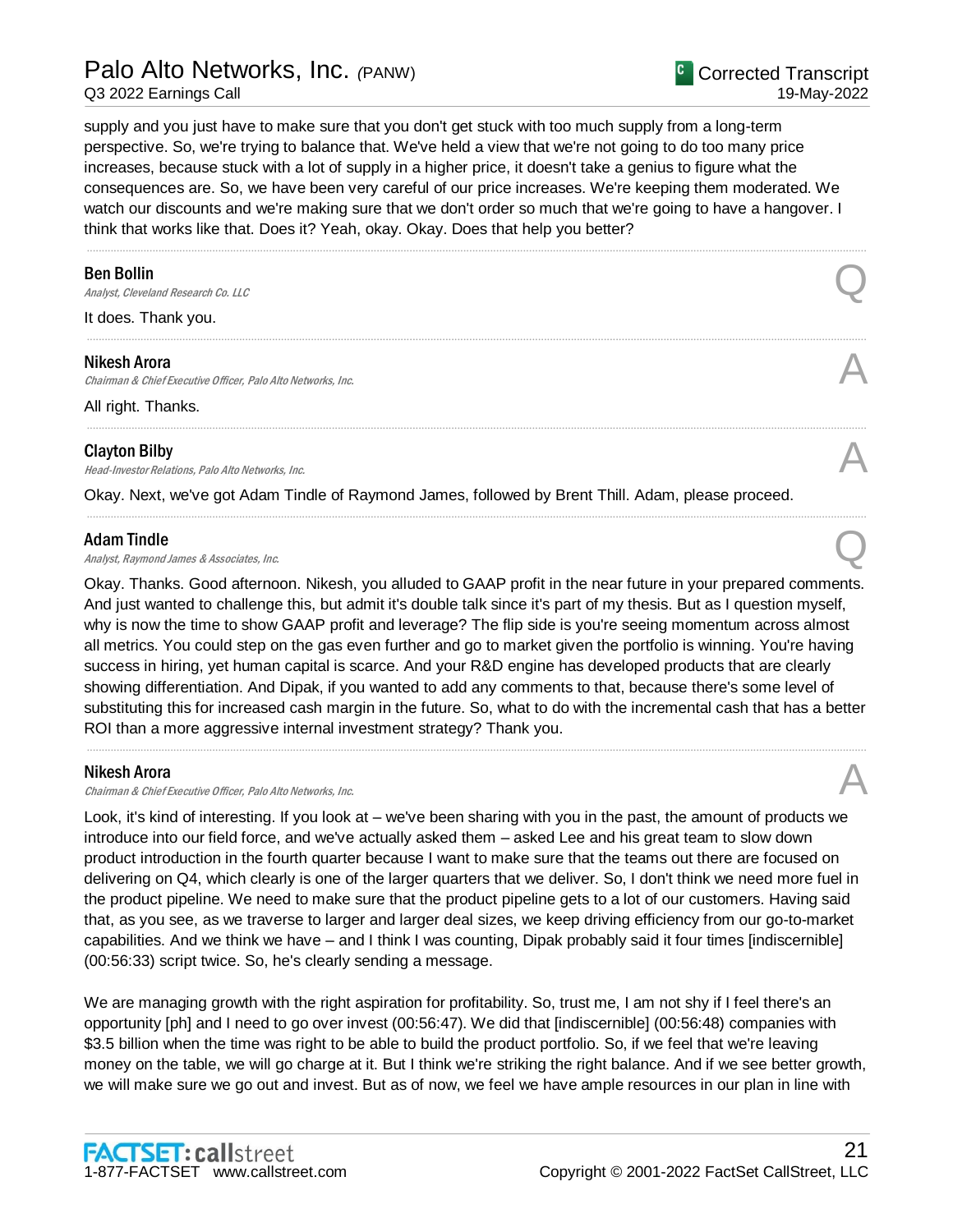our growth expectations, and our key is to sustain those growth expectations over time to generate most value for our shareholders. What are you going to do with all that free cash? .....................................................................................................................................................................................................................................................................

## Dipak Golechha

**Dipak Golechha**<br>Chief Financial Officer, Palo Alto Networks, Inc.  $\mathcal{A}$ 

Look, I think it's a world-class problem to have. But I think I'm just going to echo what Nikesh said. I think everything in balance, and then we really let total shareholder return and the ROI determine what we do within the boundaries of what we've committed to.

.....................................................................................................................................................................................................................................................................

.....................................................................................................................................................................................................................................................................

## Clayton Bilby

**Clayton Bilby**<br>Head-Investor Relations, Palo Alto Networks, Inc.  $\mathcal{A}$ 

Okay, great. Last question for today from Brent Thill of Jefferies. Brent, please proceed.

## Brent Thill

**Brent Thill**<br>Analyst, Jefferies LLC

Nikesh, on the G4 refresh cycle, you mentioned it's early days. Is there a percentage through this you put on it, 20%, 30%? Is there an easy ballpark you can give us on where you're at through that right now?

.....................................................................................................................................................................................................................................................................

## Lee Klarich

**Lee Klarich**<br>Chief Product Officer, Palo Alto Networks, Inc.  $\mathcal{A}$ 

Yeah. It's a great question. It's a low number. Remember, the biggest chunk of the Gen-4 hardware was just introduced about three months ago toward the end of February. So, the first round was June of last year, but the broader set of platforms actually was just a few months ago. So, we're very much early innings on this. We've seen good – very good early adoption and interest from customers, and as Nikesh said, these refreshes are 12, 18, 24 months in nature.

.....................................................................................................................................................................................................................................................................

# Clayton Bilby

Head-Investor Relations, Palo Alto Networks, Inc.

All right, great. Well, that will conclude the Q&A portion of our call today. I will now turn it back over to Nikesh for his closing remarks.

.....................................................................................................................................................................................................................................................................

# Nikesh Arora

Chairman & Chief Executive Officer, Palo Alto Networks, Inc.

Look, I just want to say thank you to our employees, our partners, our customers for allowing us to be both their cybersecurity partners, and our employees for doing a phenomenal job all around the world. And I also want to thank you for taking the time. See you guys next quarter.